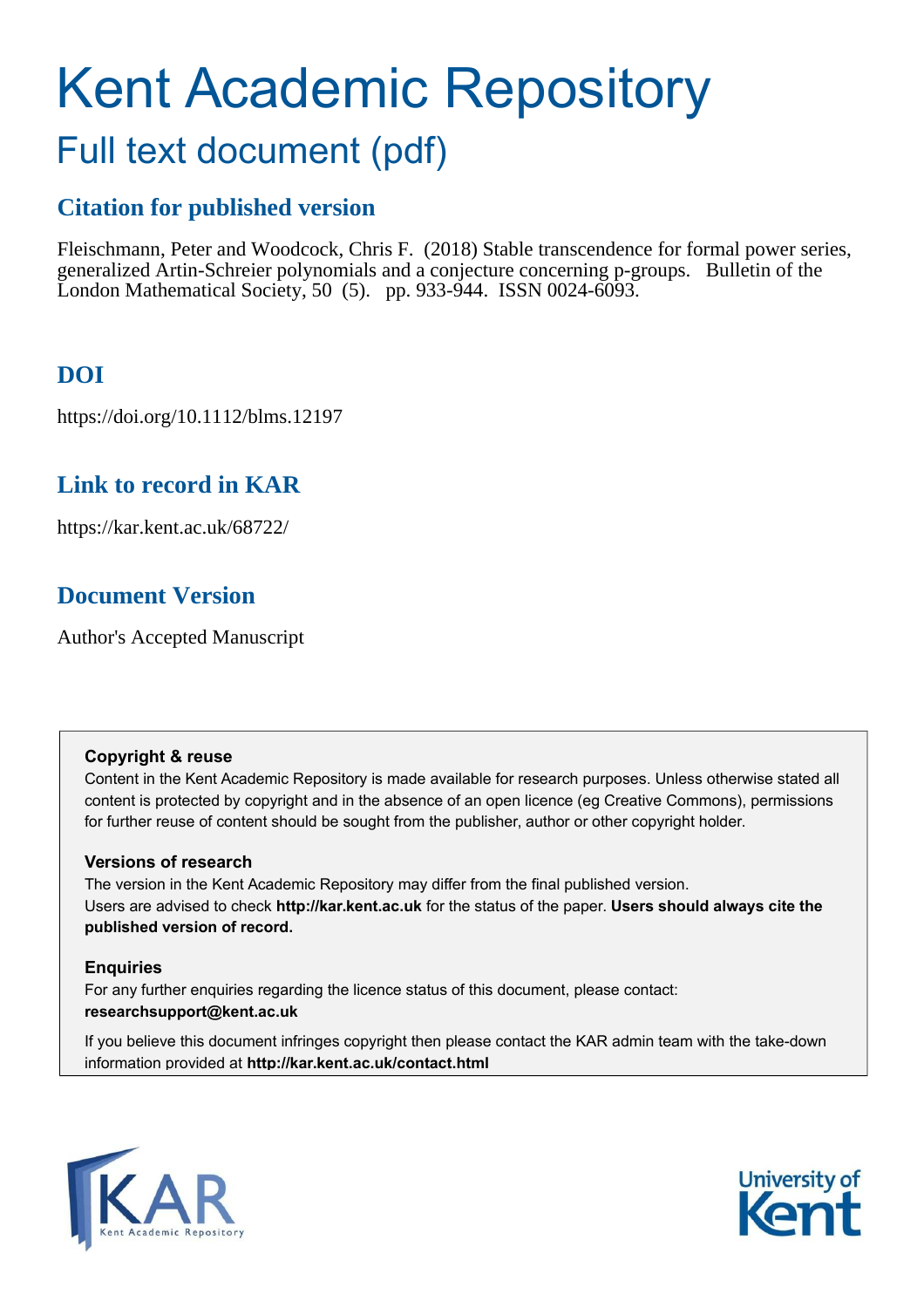#### STABLE TRANSCENDENCE FOR FORMAL POWER SERIES, GENERALIZED ARTIN-SCHREIER POLYNOMIALS AND A CONJECTURE CONCERNING p-GROUPS

#### PETER FLEISCHMANN AND CHRIS WOODCOCK

ABSTRACT. Let  $f(x)$  be a formal power series with coefficients in the field k and let  $n \geq 1$ . We define the notion of *n*-transcendence of  $f(x)$  over k and, more generally, the stable transcendence function  $d_k(f(x), n)$ . It is shown that, if k has prime characteristic  $p$ , this function determines the minimal Krull dimension  $d_k(G)$  of the universal modular Galois-algebras of an elementary Abelian p-group  $G$ , introduced in [2, 3, 4, 5]. Since the concept of *n*-transcendence is of independent interest in all characteristics, a number of fundamental theorems are proved where the generalized Artin-Schreier polynomials surprisingly play a central role. We make a plausible conjecture in the case when  $k = \mathbb{F}_p$ , the truth of which would imply a conjectural result concerning  $d_{\mathbb{F}_p}(G)$  previously investigated by the authors.

MSC: 13A50, 13B05, 13F25, 20C20

#### 1. INTRODUCTION

In this paper we introduce the notion of n-transcendence (where  $n$  is a positive integer) of a formal power series  $f(x)$  over a field k and the stable transcendence function  $d_k(f(x), n)$ . It is shown that if k has prime characteristic p then, for suitable  $f(x)$ , this function evaluates to the minimal Krull dimension  $d_k(G)$  of the universal modular "Galois-algebras" of a finite elementary Abelian p-group G of order  $p^n$  (see Theorem 5.1). Universal algebras were introduced in [5] as the weakly initial objects in the category of all Galois-algebras of G and it was shown there that every such algebra can be obtained from any universal one simply by "extending the invariant ring" (see [5], Lemma 2.4). Apart from the application mentioned above, we believe that the general notion of n-transcendence and the

Date: March 19, 2018.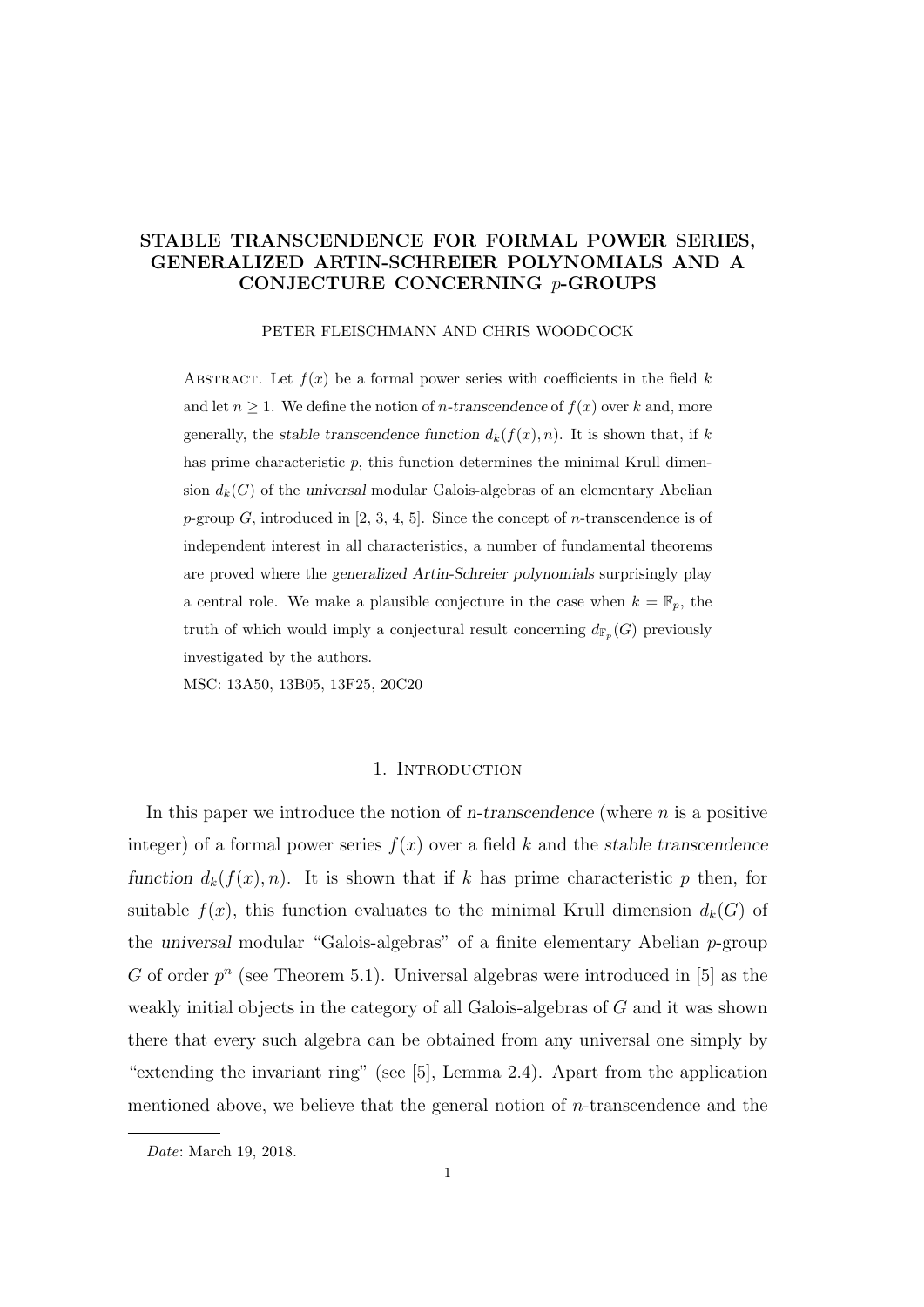function  $d_k(f(x), n)$  should be of independent interest in algebra.

In Section 2 we therefore prove a number of theorems concerning these concepts for general k. In particular, we show that if k has characteristic zero and  $f(x)$ is not a polynomial then  $f(x)$  is always *n*-transcendental over k. We discuss the plausible conjecture that this is still the case if  $k = \mathbb{F}_p$  and show that it fails for proper extension fields.

In section 3 we study an interesting special class of formal power series, the "roots" of the generalized Artin-Schreier polynomials, which play a particularly important role in the case when  $k$  has prime characteristic  $p$ .

In Section 4 we turn our attention to the universal Galois-algebras. In particular we discuss the fundamental conjecture that if  $k = \mathbb{F}_p$  then  $d_k(G) = n$  where G is a finite group of order  $p^n$ . For general k,  $d_k(G)$  is always bounded below by the essential dimension  $e_k(G)$  of G over k (see [7] for the definition) but it seems very challenging to obtain a sharper lower bound.

In section 5 we prove Theorem 5.1 (as highlighted above) and hence relate the two conjectures in sections 2 and 4. Finally, we prove a theorem which provides the most striking evidence we have at present in direct support of these conjectures. Acknowledgements: The authors would like to thank an anonymous referee for a careful reading and many helpful comments.

#### 2. n-Transcendence

We investigate a special case of the general problem of the stability of algebraic independence of formal power series under "polynomial perturbation" which turns out to be closely connected to Conjecture 4.11 in the case when G is elementary Abelian (see Section 4). Throughout this section  $k$  will be a field,  $f(x) = \sum_{i=0}^{\infty} f_i x^i \in k[[x]], n \ge 1$  an integer and p a prime number.

**Definition 2.1** (*n*-transcendental). The power series  $f(x)$  is said to be n-transcendental over k if the n power series in n variables,  $f(x_i) + P_i(x_1, x_2, \ldots, x_n) \in k[[x_1, x_2, \ldots, x_n]]$   $(1 \leq i \leq n)$ , are algebraically independent over k for all choices of polynomials  $P_i(x_1, x_2, \ldots, x_n) \in k[x_1, x_2, \ldots, x_n]$ .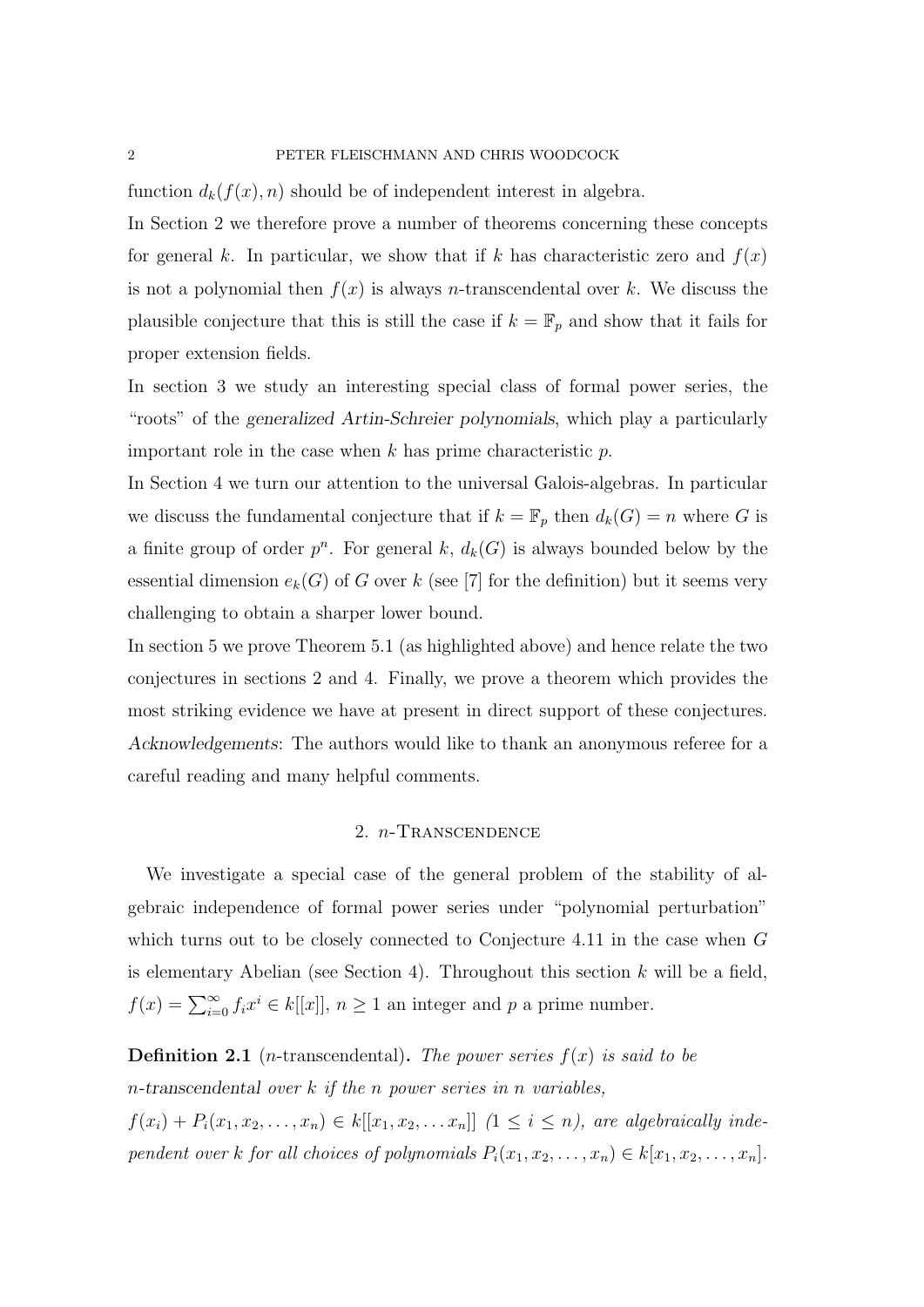More generally, we let  $d_k(f(x), n)$  denote the minimum possible transcendence degree over k of any field of the form

 $k(f(x_1) + P_1(x_1, \ldots, x_n), f(x_2) + P_2(x_1, \ldots, x_n), \ldots, f(x_n) + P_n(x_1, \ldots, x_n))$  $\subseteq k((x_1, x_2, \ldots, x_n))$  where  $P_i(x_1, x_2, \ldots, x_n) \in k[x_1, x_2, \ldots, x_n]$  for  $1 \leq i \leq n$ . Thus  $d_k(f(x), n) \leq n$  and  $d_k(f(x), n) = n$  if and only if  $f(x)$  is n-transcendental over k.

Clearly  $d_k(f(x), n)$  is subadditive in n and so in particular  $\lim_{n\to\infty} \frac{d_k(f(x),n)}{n}$  $\frac{(x),n)}{n}$  exists.

#### Remarks 2.2. It is clear from the definition that:

- (1) If  $f(x)$  is  $(n+1)$ -transcendental over k then it is n-transcendental over k.
- (2) The property of n-transcendence over  $k$  is stable under "polynomial perturbation".
- (3) The power series  $f(x)$  is 1-transcendental over k if and only if it is not a polynomial.
- (4) If  $f(x)$  is transcendental over  $k[x]$  then it is n-transcendental over k (since "polynomial perturbations" of the  $f(x_i)$  are algebraically independent over  $k(x_1, x_2, \ldots, x_n)$  and so over k).
- (5) If  $R(x) \in xk[x] \setminus \{0\}$  and  $f(R(x)) \in k[[x]]$  is n-transcendental over k then so is  $f(x)$ .
- (6) If k has prime characteristic p and  $f(x)^p$  is n-transcendental over k then so is  $f(x)$ . (Indeed, if  $f(x_i)+P_i$  for  $i=1,\dots,n$  were not algebraically independent over k, then so would be  $f(x_i)^p + P_i^p$  $\hat{e}_i^{p}$ , contradicting n-transcendence of  $f(x)^p$ .)

The following lemma will be needed in the proof of Theorem 2.4:

**Lemma 2.3.** Let R be a ring (commutative with identity element) and let  $b(x) \in$  $R[x]$  with positive degree and leading coefficient invertible in R. Let  $a(x) \in R[x]$ with  $(a(x), b(x)) = R[x]$ . Then there is no equation of the form  $(*)$  $a(x_1)^{\mu_1}a(x_2)^{\mu_2}\ldots a(x_n)^{\mu_n}b(x_1)^{\lambda_1}b(x_2)^{\lambda_2}\ldots b(x_n)^{\lambda_n}=$  $c_1(x_1, x_2, \ldots, x_n) b(x_1)^{\lambda_1+1} + c_2(x_1, x_2, \ldots, x_n) b(x_1)^{\lambda_1} b(x_2)^{\lambda_2+1} + \cdots$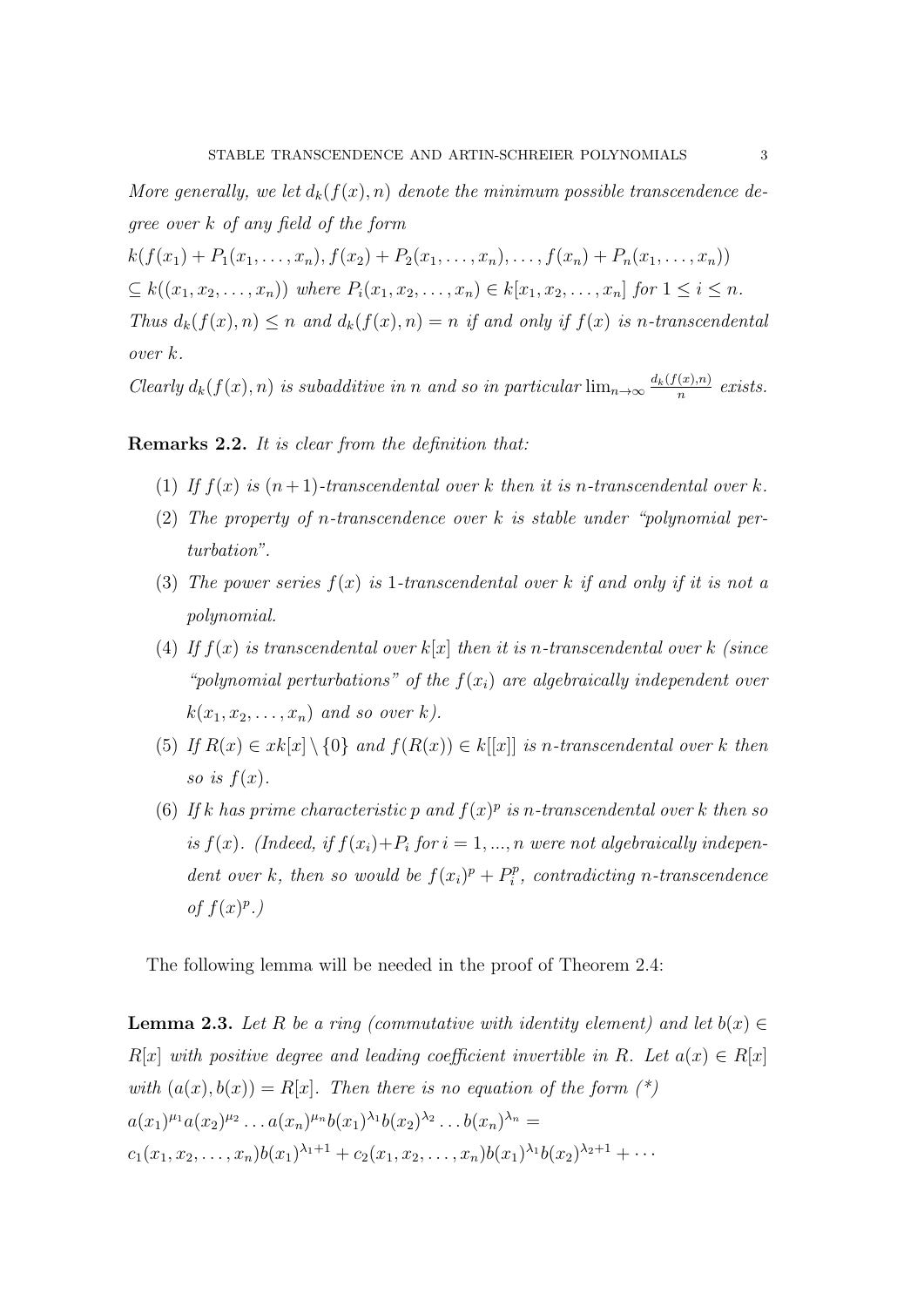$+c_n(x_1, x_2, \ldots, x_n)b(x_1)^{\lambda_1}b(x_2)^{\lambda_2}\ldots b(x_{n-1})^{\lambda_{n-1}}b(x_n)^{\lambda_n+1} \in R[x_1, x_2, \ldots, x_n]$  where each  $c_r(x_1, x_2, \ldots, x_n) \in R[x_1, x_2, \ldots, x_n]$  and each  $\mu_i$ ,  $\lambda_j$  is a natural number.

*Proof.* Suppose otherwise so that, for some minimal  $n \geq 1$  and some ring R, there exists such an equation (\*). Clearly  $n > 1$  for otherwise we have  $a(x_1)^{\mu_1}b(x_1)^{\lambda_1} =$  $c_1(x_1)b(x_1)^{\lambda_1+1}$  and so  $a(x_1)^{\mu_1} = c_1(x_1)b(x_1)$  which contradicts  $(a(x), b(x)) =$  $R[x]$ . Now divide equation (\*) by  $b(x_1)^{\lambda_1}$  and then reduce it modulo  $b(x_1)$ . We hence obtain an equation of the form  $(*)$  but now with n replaced by  $n-1$  and R replaced by  $R' = R[x_1]/(b(x_1))$ , the required contradiction to the minimality of *n*. Note that  $a(x_1)$  reduces to an invertible element of R'. .<br>. — Польский польский польский польский польский польский польский польский польский польский польский польс<br>. — Польский польский польский польский польский польский польский польский польский польский польский польск

Let  $k[x]_{(x)}$  denote the localization of  $k[x]$  at the prime ideal  $(x)$ .

**Theorem 2.4** (Rational Functions). Suppose that  $f(x) \in k[x]_{(x)} \setminus k[x] \subseteq k[[x]]$  is rational but not polynomial. Then  $f(x)$  is n-transcendental over k for all  $n \geq 1$ .

*Proof.* We have  $f(x) = a(x)/b(x)$  where  $a(x), b(x) \in k[x]$  with  $\deg(b(x)) \geq 1$ ,  $b(0) \neq 0$  and the ideal  $(a(x), b(x)) = k[x]$ . Suppose that  $P_i(x_1, x_2, \ldots, x_n) \in$  $k[x_1, x_2, \ldots, x_n]$  for  $1 \le i \le n$  and  $P(X_1, X_2, \ldots, X_n) \in k[X_1, X_2, \ldots, X_n] \setminus \{0\}$ with leading monomial  $X_1^{\mu_1} X_2^{\mu_2}$  $X_n^{\mu_2} \dots X_n^{\mu_n}$  (with lex ordering).

Suppose further that we have the equation  $(+)$ 

 $P(f(x_1) + P_1(x_1, \ldots, x_n), f(x_2) + P_2(x_1, \ldots, x_n), \ldots, f(x_n) + P_n(x_1, \ldots, x_n)) = 0.$ We must derive a contradiction from this. Now multiply equation  $(+)$  by  $b(x_1)^{\mu_1+\lambda_1}b(x_2)^{\mu_2+\lambda_2}\ldots b(x_n)^{\mu_n+\lambda_n}$  where  $\lambda_1, \lambda_2, \ldots, \lambda_n$  are suitably large positive integers to obtain an equation of the form (\*) contradicting Lemma 2.3 (with  $R = k$ , as required.

Before considering the general situation we will need some preliminary results:

**Lemma 2.5.** Suppose  $X_1, X_2, \ldots, X_n \in k[[x_1, x_2, \ldots, x_n]]$  have non-zero Jacobian determinant. Then  $X_1, X_2, \ldots, X_n$  are algebraically independent over k.

Proof. This is a well known result! Without loss of generality we may suppose that k is perfect. If  $X_1, X_2, \ldots, X_n$  are algebraically dependent over k then choose a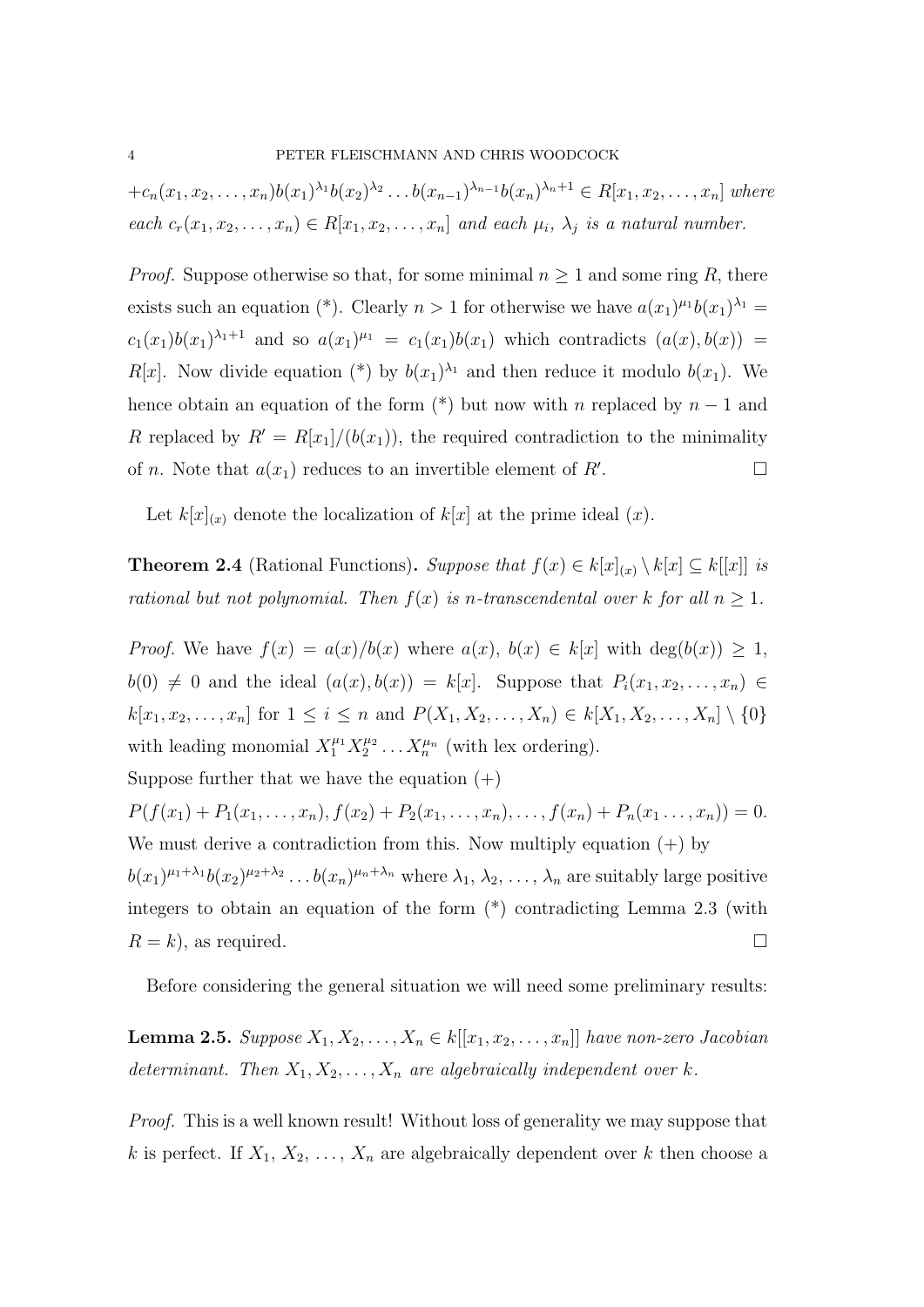non-trivial polynomial relation between them of least possible total degree. Now partially differentiate it to obtain the required contradiction.

Of course the converse is false but see [12] for an interesting necessary and sufficient condition for algebraic independence (of polynomials) in prime characteristic p involving what is in effect a subtle "p-adic lifting" of the Jacobian criterion. Unfortunately we haven't been able to utilize this idea at present.

**Lemma 2.6.** Suppose that  $h(x) \in k[[x]] \setminus k[x]_{(x)}$  is a non-rational formal power series. Let Q be an  $n \times n$  matrix with entries in  $k[x_1, x_2, \ldots, x_n]$  and let H be the diagonal  $n \times n$  matrix with diagonal entries  $h(x_1)$ ,  $h(x_2)$ , ...,  $h(x_n)$ . Then the  $n \times n$  matrix  $M = H + Q$  has non-zero determinant.

*Proof.* The result clearly holds if  $n = 1$  since  $h(x_1) + Q_{11}(x_1) \neq 0$ . Suppose that, for some minimal  $n > 1$ ,  $\det(M) = 0$ . We will show that  $h(x_1)$  is rational, the required contradiction. Expanding the determinant of  $M$  by the first row we obtain  $0 = dh(x_1) + b$  where  $d, b \in k[[x_2, \ldots, x_n]][x_1]$ . Now d is an  $(n-1) \times (n-1)$ determinant which is non-zero by the minimality of n (just put  $x_1 = 0$ ). Therefore  $h(x_1) = -b/d \in k((x_2, \ldots, x_n))(x_1)$ . Hence clearly  $h(x_1) \in k(x_1)$ , as required.  $\Box$ 

**Proposition 2.7.** Suppose that  $f'(x) \in k[[x]] \setminus k[x]_{(x)}$ . Then  $f(x)$  is n-transcendental over k.

*Proof.* This follows directly from Lemmas 2.5 and 2.6.  $\Box$ 

**Theorem 2.8.** Suppose that  $f'(x) \in k[[x]] \setminus k[x]$ . Then  $f(x)$  is n-transcendental over k.

*Proof.* By Proposition 2.7 we may suppose that  $f'(x) \in k[x]_{(x)} \setminus k[x]$ . Then  $f'(x) = a(x)/b(x)$  where  $a(x), b(x) \in k[x]$  with  $\deg(b(x)) \geq 1, b(0) \neq 0$  and the ideal  $(a(x), b(x)) = k[x]$  so that there exist  $c(x), d(x) \in k[x]$  with  $a(x)c(x)$  +  $b(x)d(x) = 1$  (\*). Now let  $P_i(x_1, x_2, ..., x_n) \in k[x_1, x_2, ..., x_n]$  and put  $X_i =$  $f(x_i) + P_i(x_1, x_2, \ldots, x_n)$  for  $1 \leq i \leq n$ . By Lemma 2.5 it is enough to show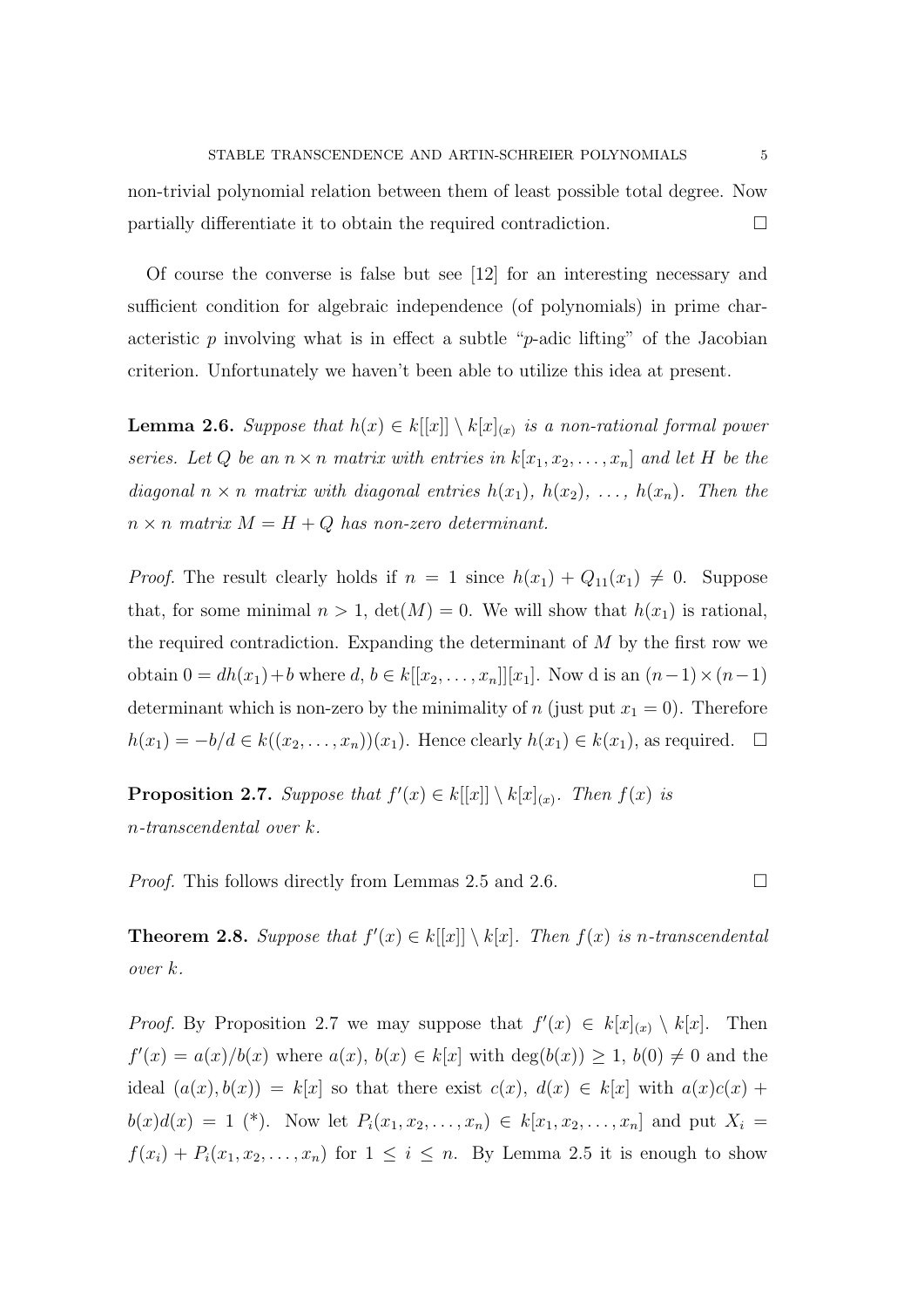that the Jacobian determinant [J] of  $X_1, X_2, \ldots, X_n$  is non-zero. Suppose otherwise so that  $[J] = 0$ . Then by expanding the determinant [J] and multiplying by  $\prod_{i=1}^n b(x_i)$  we deduce that  $\prod_{i=1}^n a(x_i) \in I = (b(x_1), b(x_2), \ldots, b(x_n)) \subset$  $k[x_1, x_2, \ldots, x_n]$ . Now put  $\alpha = \prod_{i=1}^n a(x_i)c(x_i) \in k[x_1, x_2, \ldots, x_n]$ . Then clearly  $\alpha \in I$  and, by (\*) above,  $\alpha - 1 \in I$ , the required contradiction since I is a proper ideal of  $k[x_1, x_2, \ldots, x_n]$ .

**Theorem 2.9** (*n*-transcendence in characteristic zero). If k has characteristic zero and  $f(x)$  is not a polynomial then  $f(x)$  is n-transcendental over k.

*Proof.* Clearly  $f'(x) \in k[[x]] \setminus k[x]$  and so the result follows from Theorem 2.8.  $\Box$ 

We next consider the case when  $k$  is finite:

Proposition 2.10 (Integrality). Let k be a finite field of order q. Suppose that  $f(x)$  is not integral over  $k[x]$ . Then  $f(x)$  is n-transcendental over k.

*Proof.* Suppose that  $P_i(x_1, x_2, \ldots, x_n) \in k[x_1, x_2, \ldots, x_n]$  for  $1 \leq i \leq n$  and  $P(X_1, X_2, \ldots, X_n) \in k[X_1, X_2, \ldots, X_n] \setminus \{0\}$  with leading monomial  $X_1^{a_1} X_2^{a_2}$  $\chi_2^{a_2}\ldots\chi_n^{a_n}$ (with lex ordering). Suppose further that  $P(f(x_1) + P_1(x_1, x_2, \ldots, x_n), f(x_2) +$  $P_2(x_1, x_2, \ldots, x_n), \ldots, f(x_n) + P_n(x_1, x_2, \ldots, x_n) = 0$  (\*). We need to show that  $f(x)$  is integral over  $k[x]$ . We first note that  $f(x^{q^m}) = f(x)^{q^m}$  for all  $m \geq 0$ . Now substitute  $x_i = x^{q^{m_i}}$  for  $1 \leq i \leq n$  into  $(*)$  above where we choose a suitably rapidly increasing sequence of positive integers  $m_n, m_{n-1}, \ldots, m_1$  in turn to demonstrate the required integrality of  $f(x)$ .

Remark 2.11. As Theorem 2.9 shows, Proposition 2.10 also holds if k has characteristic zero and may indeed hold for an arbitrary field k. Certainly if  $f(x)$ is transcendental over k[x] or if  $f(x) \in k[x]_{(x)} \setminus k[x] \subset k[[x]]$  then  $f(x)$  is ntranscendental over k (see Remark 2.2(4) and Theorem 2.4).

**Definition 2.12.** Let q be an integer with  $q > 1$ . Then we define the power series  $F_q(x) = \sum_{r=0}^{\infty} x^{q^r} \in k[[x]].$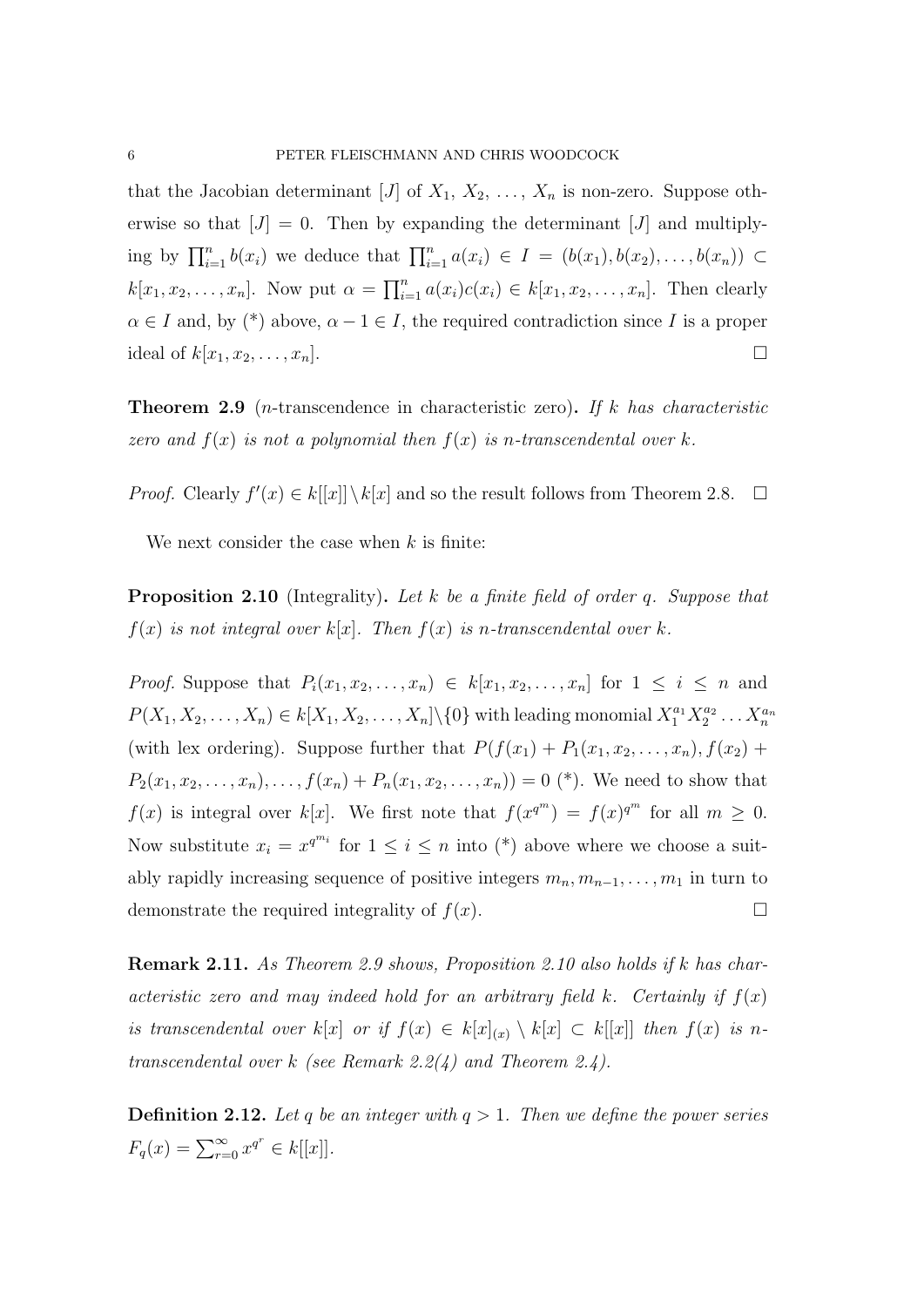**Theorem 2.13** (*n*-transcendence over a finite field). Suppose that k is a finite field of order  $p^m$  and  $f(x)$  is not a polynomial. Suppose further that  $f(x)$  is not n-transcendental over k (where  $n > 1$ ). Then either

- (1)  $f(x) = Q(x) + g(x)^{p^s}$  where  $Q(x) \in k[x]$ ,  $s \ge 1$ , and  $g(x) \in xk[[x]]$  is integral over  $k[x]$  and is n-transcendental over  $k$ , or
- (2)  $f(x) = Q(x) + F_{p^s}(R(x))$  where  $Q(x) \in k[x]$ ,  $R(x) \in xk[x]$  and  $s \ge 1$ .

(In particular of course  $f(x)$  is integral over  $k[x]$  and  $f'(x) \in k[x]$ . Note that  $F_{p^s}(x) - F_{p^s}(x)^{p^s} = x.$ 

*Proof.* Recall from Theorem 2.8 and Proposition 2.10 that  $f'(x) \in k[x]$  and  $f(x)$  is integral over  $k[x]$ . Without loss of generality we may suppose that  $f(x)$  and all the subsequently constructed series have zero constant term. Then  $f(x) = Q_0(x) +$  $f_0(x)^p$  where  $Q_0(x) \in xk[x]$  has no exponent divisible by p and  $f_0(x) \in xk[[x]]$ where  $f_0(x)^p$  is not *n*-transcendental over k. Now if  $f_0(x)$  is *n*-transcendental over k we stop and note that by Proposition 2.10,  $f_0(x)^p$  and therefore  $f_0(x)$  is integral. Otherwise  $f_0(x)$  is not *n*-transcendental over k, in which case we repeat this procedure with  $f(x)$  replaced by  $f_0(x)$ . Continuing in this way we eventually find that either  $f(x)$  has the first form given in the theorem or  $f(x) = \sum_{i=0}^{\infty} Q_i(x)^{p^i}$ is algebraic over  $k[x]$ , where all the  $Q_i(x) \in xk[x]$  have no exponent divisible by p. Hence by [13], Corollary 5.4 the k-vector space  $\langle \Omega(f) \rangle$  is finite dimensional, where  $\Omega(f)$  denotes the orbit of f under the semigroup generated by certain operators  $E_i$  defined in [12]. In the present case we have:  $E_0(f) = \sum_{i \geq 1} Q_i(x)^{p^{i-1}}$  and  $E_0^k(f) = \sum_{i \geq k} Q_i(x)^{p^{i-k}}$  (using the fact that the  $Q_i$  have zero constant term). Since k is a finite field and  $\langle \Omega(f) \rangle$  is finite-dimensional, the set  $\Omega(f)$  is finite, hence  $E_0^{r+s}(f) = E_0^r(f)$  for some  $r, s \in \mathbb{N}$ . It follows that

$$
\sum_{i=0}^{\infty} (Q_{i+r}(x))^{p^i} = \sum_{i=0}^{\infty} (Q_{i+r+s}(x))^{p^i}
$$

and so  $Q_{i+r}(x) = Q_{i+r+s}(x)$ , since each  $Q_i(x)$  has no exponent divisible by p. Therefore the series  $(Q_j)_{j\geq r}$  is periodic of period s. Hence  $f(x)$  has the second form given in the theorem since the power series  $F_{p^s}(x)$  is additive.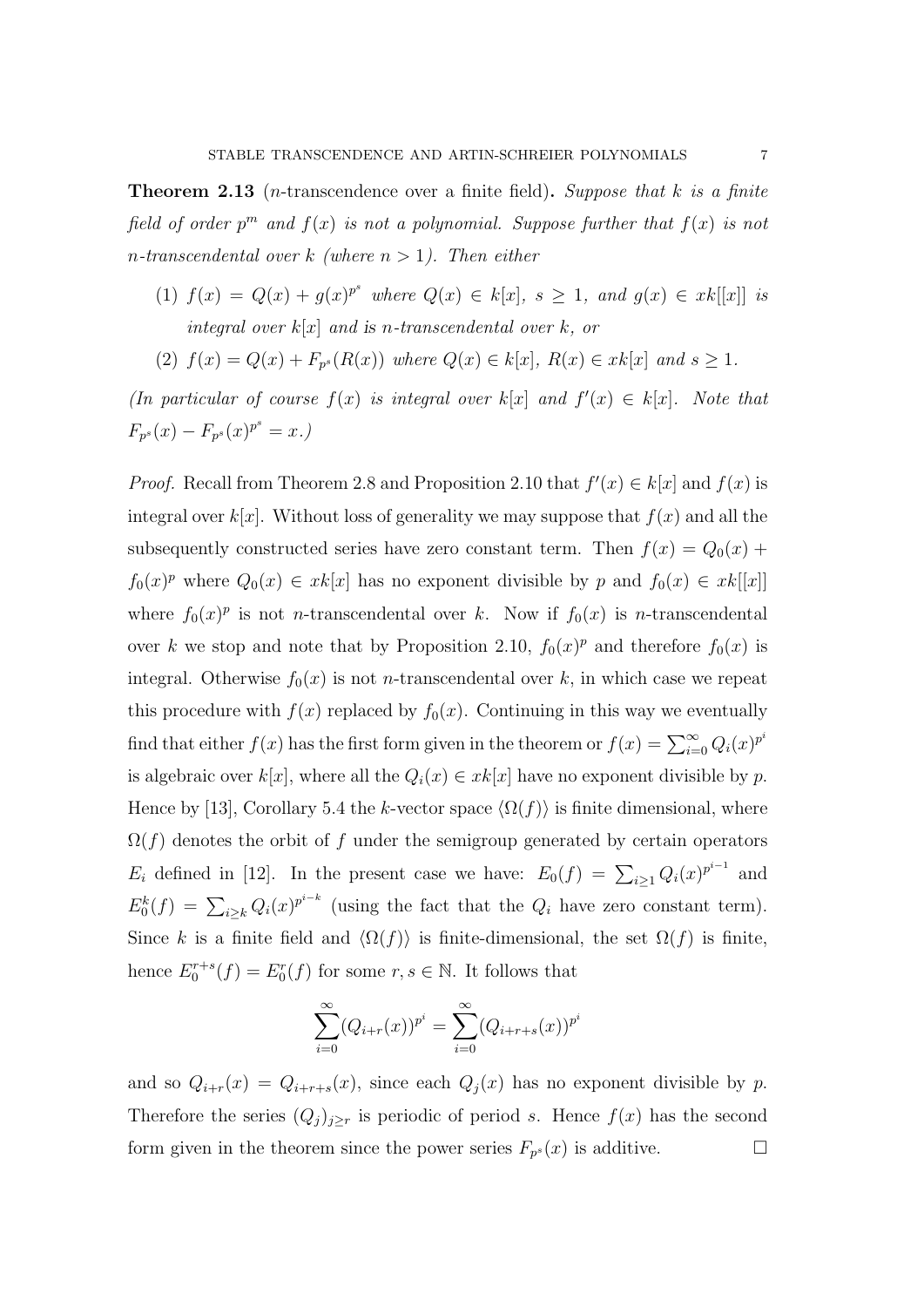Remarks 2.14. Suppose that k has prime characteristic p.

- (1) By Remarks 2.2 (6) if  $f(x) \in k[[x]]$  then  $f(x)$  is n-transcendental over k whenever  $f(x)^p$  is. If the converse also holds then the first possibility in Theorem 2.13 would be ruled out.
- (2) Let  $s \geq 1$  and  $r \geq 1$ . If  $F_{p^s}(x)$  is n-transcendental over k then so is  $F_{p^{sr}}(x)$  by Remarks 2.2 (5) since  $F_{p^s}(x) = F_{p^{sr}}(\sum_{j=0}^{r-1} x^{p^{sj}})$ . In particular, if some  $F_{p}(x)$  is not n-transcendental over k then neither is  $F_p(x)$ .
- (3) Suppose that  $R(x) \in xk[x] \setminus \{0\}$  and  $f(x) \in k[[x]]$  with  $f(R(x)) \in k[[x]]$ not a polynomial. By Remarks 2.2 (5), if  $f(R(x))$  is n-transcendental over k then so is  $f(x)$ . If the converse also holds then the second possibility in Theorem 2.13 would be ruled out if and only if  $F_p(x)$  is n-transcendental over k (by remark (2) just above) and the first possibility in Theorem 2.13 would be ruled out if  $k = \mathbb{F}_p$  (taking  $R(x) = x^p$ ; see remark (1) just above).

**Example 2.15.** Let  $r \in \mathbb{Z} \setminus \{1\}$  with  $(p,r) = 1$ . Put  $f(x) = (1+x)^{1/r} =$  $\sum_{j=0}^{\infty} a_j x^j \in k[[x]]$  where  $a_j \in \mathbb{F}_p \subseteq k$  denotes the reduction modulo p of  $\binom{1/r}{j}$  $\binom{r}{j} \in$  $\mathbb{Z}_p$ , the p-adic integers. Then, by Theorem 2.8,  $f(x)$  is n-transcendental over k since  $f'(x)$  is not a polynomial. Put  $g(x) = f(x)^{p^m} \in k[[x]]$  with  $m \in \mathbb{N}$ .

- (1) Suppose that  $r > 1$ . Then  $g(x)$  is integral over  $k[x]$  with  $g'(x) = 0$ . However  $g(x)$  is still n-transcendental over k at least if  $p^m < r$ . For, if we embed  $k[f(x_1), f(x_2), \ldots, f(x_n)] \subseteq k[[x_1, x_2, \ldots, x_n]]$  in  $k[t_1, t_2, \ldots, t_n]$  via  $f(x_i) = t_i$  for  $1 \leq i \leq n$ , then  $g(x_i) = t_i^{p^m}$  $\int_i^{p^m}$  and  $x_i = t_i^r - 1$ . Hence it is enough to show that the n polynomials  $X_i =$  $t_i^{p^m} + Q_i(t_1^r, t_2^r, \ldots, t_n^r) \in k[t_1, t_2, \ldots, t_n]$  ( $1 \leq i \leq n$ ) are algebraically independent over k for all choices of  $Q_1, Q_2, \ldots, Q_n \in k[t_1, t_2, \ldots, t_n]$  (where, without loss of generality we suppose that each  $Q_i$  has zero constant term). The result is now clear if  $p^m < r$  by considering lowest degree terms. We don't know whether or not  $g(x)$  is still always n-transcendental over k if  $p^m > r$ .
- (2) Suppose that  $r = -1$ . Then  $g(x)$  is rational but not polynomial and so is n-transcendental over k by Theorem 2.4.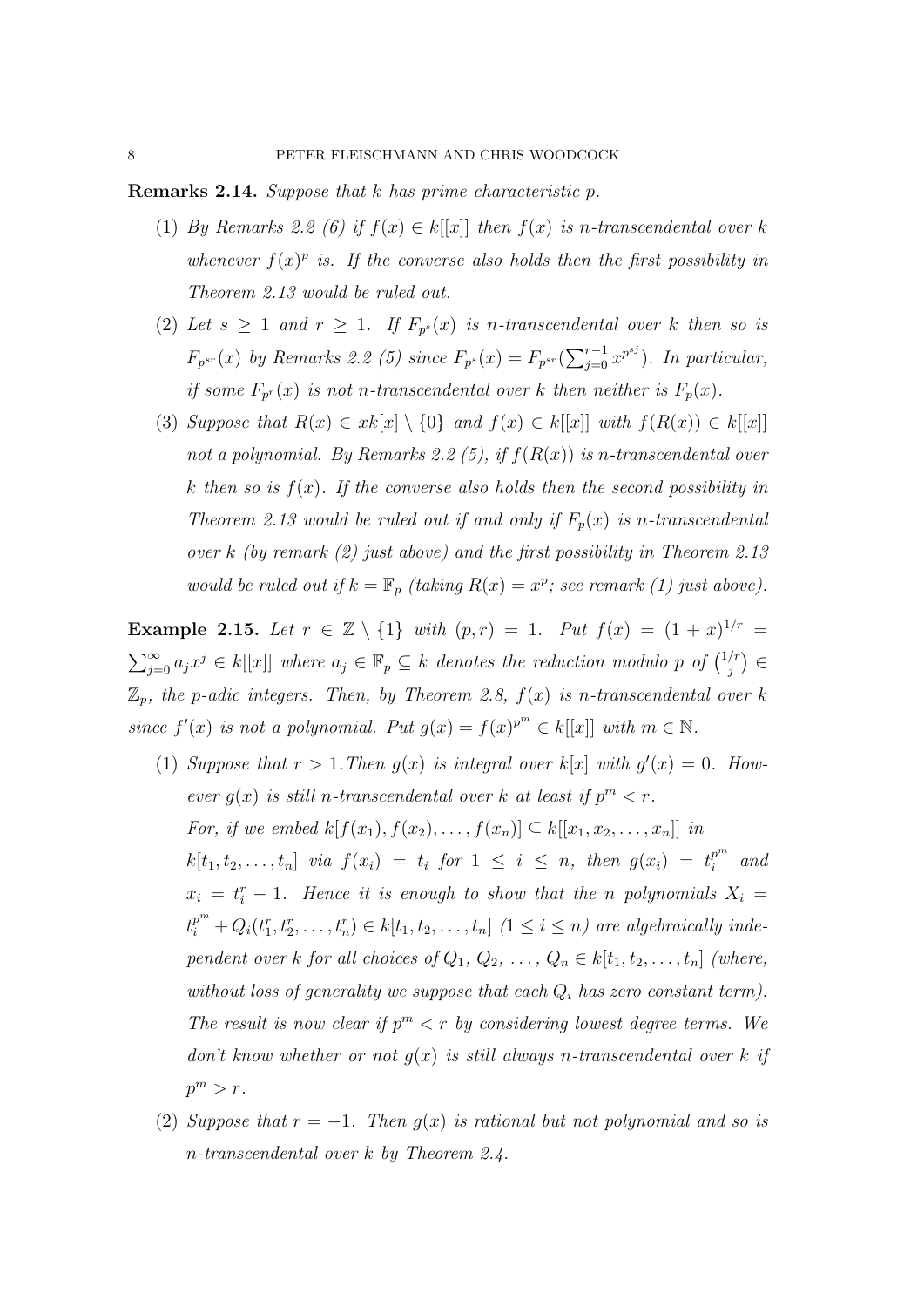- (3) Suppose that  $r < -1$ . Then  $g(x)$  is not integral over  $k[x]$  and so is ntranscendental over  $k$  by Proposition 2.10 at least if  $k$  is finite.
- (4) Now let  $R(x) \in xk[x] \setminus \{0\}$  and put  $h(x) = f(R(x)) = (1 + R(x))^{1/r} \in$ k[[x]]. Then  $h(x)$  is n-transcendental over k if  $h'(x) \notin k[x]$  (by Theorem 2.8) while if  $h'(x) \in k[x] \setminus \{0\}$  then  $h(x) = (1 + R(x))^{1/r} = rh'(x)(1 +$  $R(x)/R'(x) \in k(x)$  and so clearly  $h(x) \in k[x]$ .

The following conjecture is plausible by Theorem 5.5 below. It would also imply Conjecture 4.11 if  $G$  is elementary abelian (see Corollary 5.2):

**Conjecture 2.16** (*n*-transcendence over  $\mathbb{F}_p$ ). If  $k = \mathbb{F}_p$  and  $f(x)$  is not a polynomial then  $f(x)$  is n-transcendental over k for all  $n \geq 1$ .

**Remark 2.17.** The conjecture is certainly false if k strictly contains  $\mathbb{F}_n$ . For example, in this case  $F_p(x)$  is not 2-transcendental over k. For if  $\alpha \in k \setminus \mathbb{F}_p$  then the power series  $G_1(x_1, x_2) = F_p(x_1) + (\alpha^{p-1} - 1)^{-1}(x_1 + \alpha^p x_2)$  and  $G_2(x_1, x_2) =$  $F_p(x_2) - (\alpha^p - \alpha)^{-1}(x_1 + \alpha^p x_2)$  in  $k[[x_1, x_2]]$  are algebraically dependent over k since  $(G_1 - G_1^p)$  $_1^p$  +  $\alpha^p(G_2 - G_2^p)$  $_{2}^{p})=0.$ 

If  $n = 2$  then we have the following positive result:

**Proposition 2.18.** If  $s, r \geq 1$ , then  $F_{p^{sr}}(x)$  is 2-transcendental over  $\mathbb{F}_{p^s}$ .

*Proof.* We embed  $R = \mathbb{F}_{p^{s}}[x, y]$  in  $\mathbb{F}_{p^{s}}[[X, Y]]$  by putting  $x = F_{p^{sr}}(X)$  and  $y =$  $F_{p^{sr}}(Y)$  so that  $X = x - x^{p^{sr}}$  and  $Y = y - y^{p^{sr}}$ . Hence if  $f(X, Y), g(X, Y) \in$  $\mathbb{F}_{p^{s}}[X,Y]$  we have that  $F_{p^{sr}}(X) + f(X,Y) = x + f(x - x^{p^{sr}}, y - y^{p^{sr}}) = A(x,y) \in R$ (say) and  $F_{p^{sr}}(Y) + g(X, Y) = y + g(x - x^{p^{sr}}, y - y^{p^{sr}}) = B(x, y) \in R$  (say). We must show that  $A(x, y)$  and  $B(x, y)$  are algebraically independent over  $\mathbb{F}_{p^s}$ . Suppose otherwise. (H)

Put  $S = \mathbb{F}_{p^{s}}[A, B] \subseteq R$  and let T be the integral closure of S in R. Then, by hypothesis  $(H)$ , S is a one-dimensional affine algebra. Since T is an integral extension thereof, it is also one dimensional (see [11], Ex. 9.2, pg. 69). It then follows from [1], Theorem 1, that T is a polynomial  $\mathbb{F}_{p^s}$ -algebra,  $T = \mathbb{F}_{p^s}[t]$  (say). Now let  $G = (\mathbb{F}_{p^s}, +)^2$  act on R by putting  $(\alpha, \beta)(x) = x + \alpha$  and  $(\alpha, \beta)(y) = y + \beta$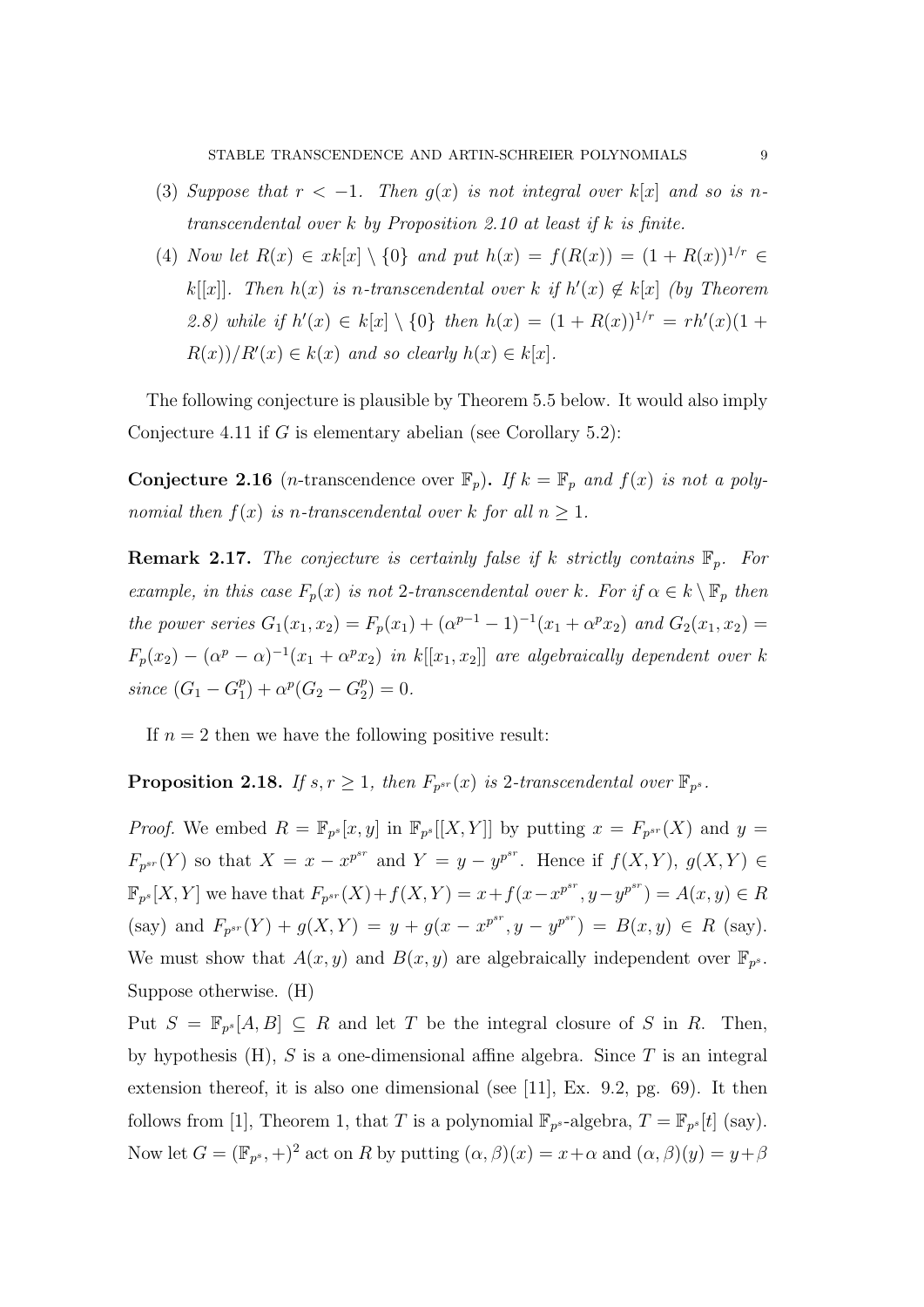for all  $(\alpha, \beta) \in G$ . Then  $(\alpha, \beta)(A) = A + \alpha$  and  $(\alpha, \beta)(B) = B + \beta$ , so G acts faithfully on S and therefore also on  $T = \mathbb{F}_{p^s}[t]$ . Now if  $g \in G$  then  $g(t) = \lambda_g t + \mu_g$ with  $\lambda_g \in \mathbb{F}_{p^s}^*$  and  $\mu_g \in \mathbb{F}_{p^s}$ . Since  $g^p = 1_G$  it follows that  $\lambda_g = 1$  and therefore the map  $g \mapsto \mu_g$  must be injective, so  $|G| \leq |\mathbb{F}_{p^s}| = p^s$ , a contradiction to the definition of G. So the hypothesis (H) is false.

#### 3. Generalized Artin-Schreier Polynomials

We now consider a class of formal power series  $f(x)$  where the function  $d_k(f(x), n)$ can be calculated entirely in terms of rational functions and  $f(x)$  is "potentially" not n-transcendental over k (see Theorem 3.5). Throughout this section, k denotes a field of prime characteristic  $p > 0$  and  $f(x) = \sum_{j=1}^{\infty} f_j x^j \in xk[[x]]$  is a formal power series with zero constant term. We say that the series  $f(x)$  satisfies Property  $(P)$  if,

"given  $M > 0$ , there are only finitely many exponents j with  $f_j \neq 0$  and p-adic valuation  $v_p(j) < M''$ .

We now characterize all series  $f(x)$  which satisfy Property (P) and are algebraic over  $k(x)$ :

**Definition 3.1** (Generalized Artin-Schreier Polynomials). A polynomial  $\theta(x,T) \in$  $k[x][T]$  of the form  $\sum_{i=0}^{N} \theta_i T^{p^i} - h(x)$  (where each  $\theta_i \in k$ ,  $\theta_0 \neq 0$  and  $h(x) \in xk[x]$ ) is said to be a generalized Artin-Schreier polynomial (AS-polynomial).

**Theorem 3.2.** A generalized Artin-Schreier polynomial  $\sum_{i=0}^{N} \theta_i T^{p^i} - h(x)$  has a unique root  $f(x) \in xk[[x]]$ . Further  $f(x)$  satisfies property (P) and is integral over  $k[x]$ .

*Proof.* Without loss of generality we may clearly suppose that  $\theta_0 = 1$ . Define an  $\mathbb{F}_p$ -linear map  $\alpha : xk[[x]] \longrightarrow xk[[x]]$  by putting  $\alpha(g) = \sum_{i=1}^N \theta_i g^{p^i}$  for all  $g \in xk[[x]]$ . Then clearly  $I_{xk[[x]]} + \alpha : xk[[x]] \longrightarrow xk[[x]]$  is invertible with inverse  $\sum_{s=0}^{\infty}(-1)^{s} \alpha^{s}$ , which is well defined, as any finite-dimensional piece of  $xk[[x]]$ involves only finitely many terms of the sum. Note that any exponent j appearing in  $\alpha^{s}(g)$  with  $\alpha^{s}(g)_{j} \neq 0$  is divisible by  $p^{s}$ . Now  $(I_{xk[[x]]} + \alpha)(f) = h$  and so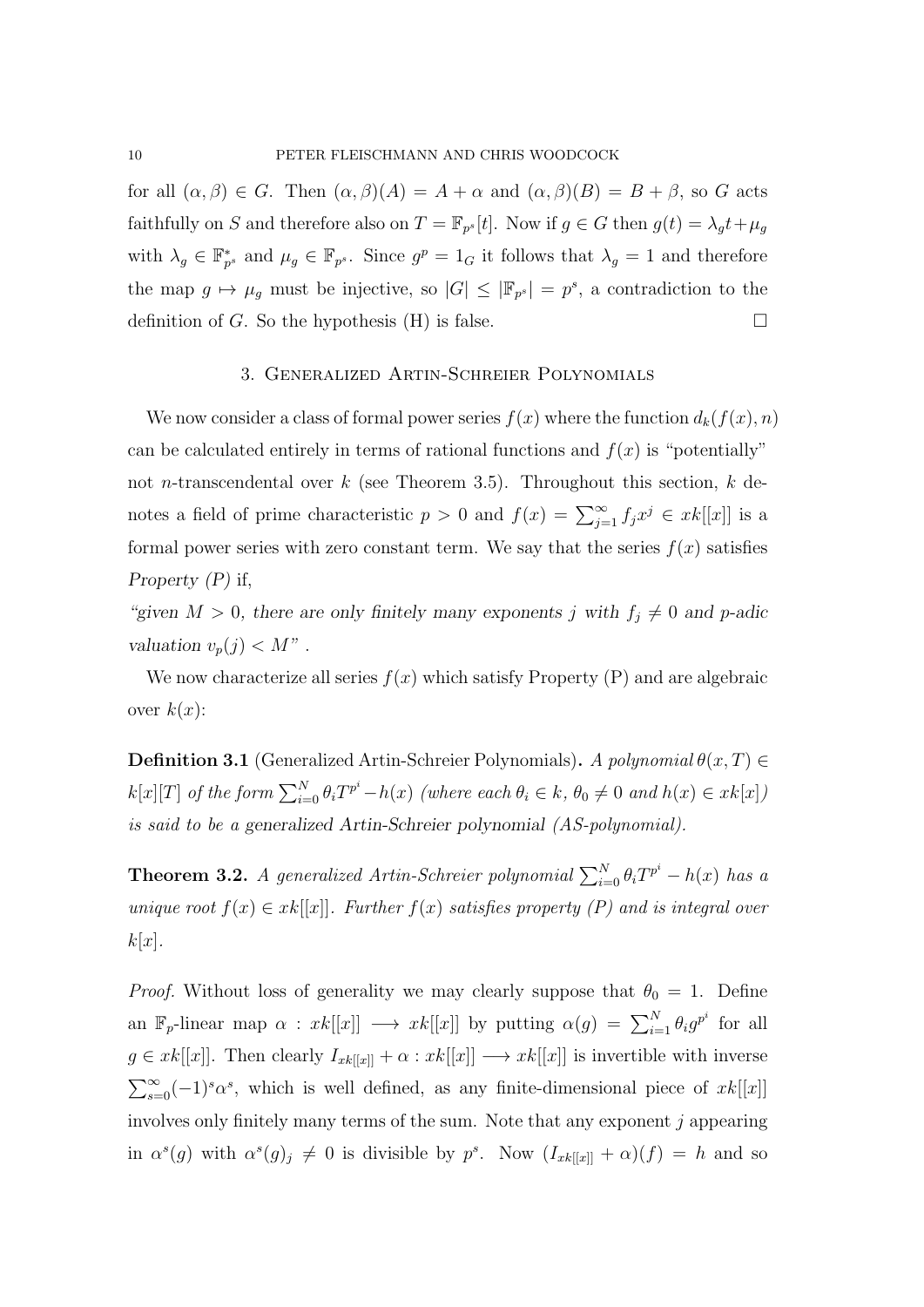$f = (I_{xk[[x]]} + \alpha)^{-1}(h) = \sum_{s=0}^{\infty} (-1)^s \alpha^s(h) \in xk[[x]]$  is a root of the Artin-Schreier polynomial and uniquely determined. It also satisfies property (P), because each  $\alpha^{s}(h)$  is a polynomial. Clearly  $f(x)$  is integral over  $k[x]$ .

Thus, for example,  $T^{p^s} - T + x$  has root  $F_{p^s}(x)$  (see Definition 2.12). We now prove a converse to Theorem 3.2:

**Theorem 3.3.** Suppose that  $f(x) = \sum_{j=1}^{\infty} f_j x^j \in xk[[x]]$  is algebraic over  $k(x)$ and satisfies property  $(P)$ . Then the series  $f(x)$  is a root of a generalized Artin-Schreier polynomial, that is  $(E)$ :  $\sum_{m=0}^{N} \theta_m f(x)^{p^m} = h(x) \in xk[x]$  where each  $\theta_m \in k$  with  $\theta_0 \neq 0$ .

*Proof.* Without loss of generality we may suppose that  $k$  is perfect: indeed, let  $k^{per}$  be the perfect closure of k,  $B \subseteq k^{per}$  a k-basis of  $k^{per}$  and  $f(x) \in xk[[x]]$ satisfying (P). Then  $f(x) \in x k^{per}[[x]]$  satisfying (P). By the assumption there is an AS polynomial  $\Theta := \sum_{m=0}^{N} \theta_m T^{p^m} - h(x) \in k^{per}[x, T]$  with  $\Theta(x, f(x)) = 0$  and  $\theta_0 \neq 0$ . It is easily seen that  $\Theta(x,T) = \sum_{b \in B} \Theta_b(x,T) \cdot b$  with AS polynomials  $\Theta_b(x,T) \in k[x,T]$ . It follows that  $0 = \sum_{b \in B} \Theta_b(x, f(x)) \cdot b \in \oplus_{b \in B} k[x]b = k^{per}[x]$ , with  $\Theta_b(x, f(x)) \in k[x]$ . Hence  $\Theta_b(x, f(x)) = 0$  for all  $b \in B$  and at least one has " $\theta_0 \neq 0$ ".

So we now assume that k is perfect. Since  $f(x)$  satisfies property  $(P)$ ,  $f(x) =$  $\sum_{s=0}^{\infty} Q_s(x)^{p^s}$  where each  $Q_s(x) \in xk[x]$  has no exponent (with non-zero coefficient) appearing which is divisible by p. Now, for each  $m \geq 0$ , put  $f_m(x) =$  $\sum_{s=0}^{\infty} Q_{s+m}(x)^{p^s} \in xk[[x]]$ . Then, since  $f(x)$  is algebraic over  $k(x)$ , it follows from [13] Corollary 5.4, similarly to the proof of 2.13 above, that  $\{f_m(x)\}\ (m \geq 0)$ span a finite dimensional vector space over k. Hence there exist  $\theta_0, \theta_1, \ldots,$  $\theta_N \in k$  (w.l.o.g.  $\theta_N \neq 0$ ) such that  $\sum_{m=0}^N \theta_m f_m(x) = 0$ . Now each  $f_m(x)^{p^m} =$  $f(x) - \sum_{s=0}^{m-1} Q_s(x)^{p^s}$ . Hence, putting  $\phi_m = (\theta_{N-m})^{p^N} \in k$ , we have the equation  $\sum_{m=0}^{N} \phi_m f(x)^{p^m} = h(x) \in xk[x]$  (say) with  $\phi_0 \neq 0$ , and so  $f(x)$  is a root of a generalized Artin-Schreier polynomial, as required.

In the situation of Theorem 3.3, for each  $n \geq 1$ , we can calculate  $d_k(f(x), n)$ entirely in terms of rational functions: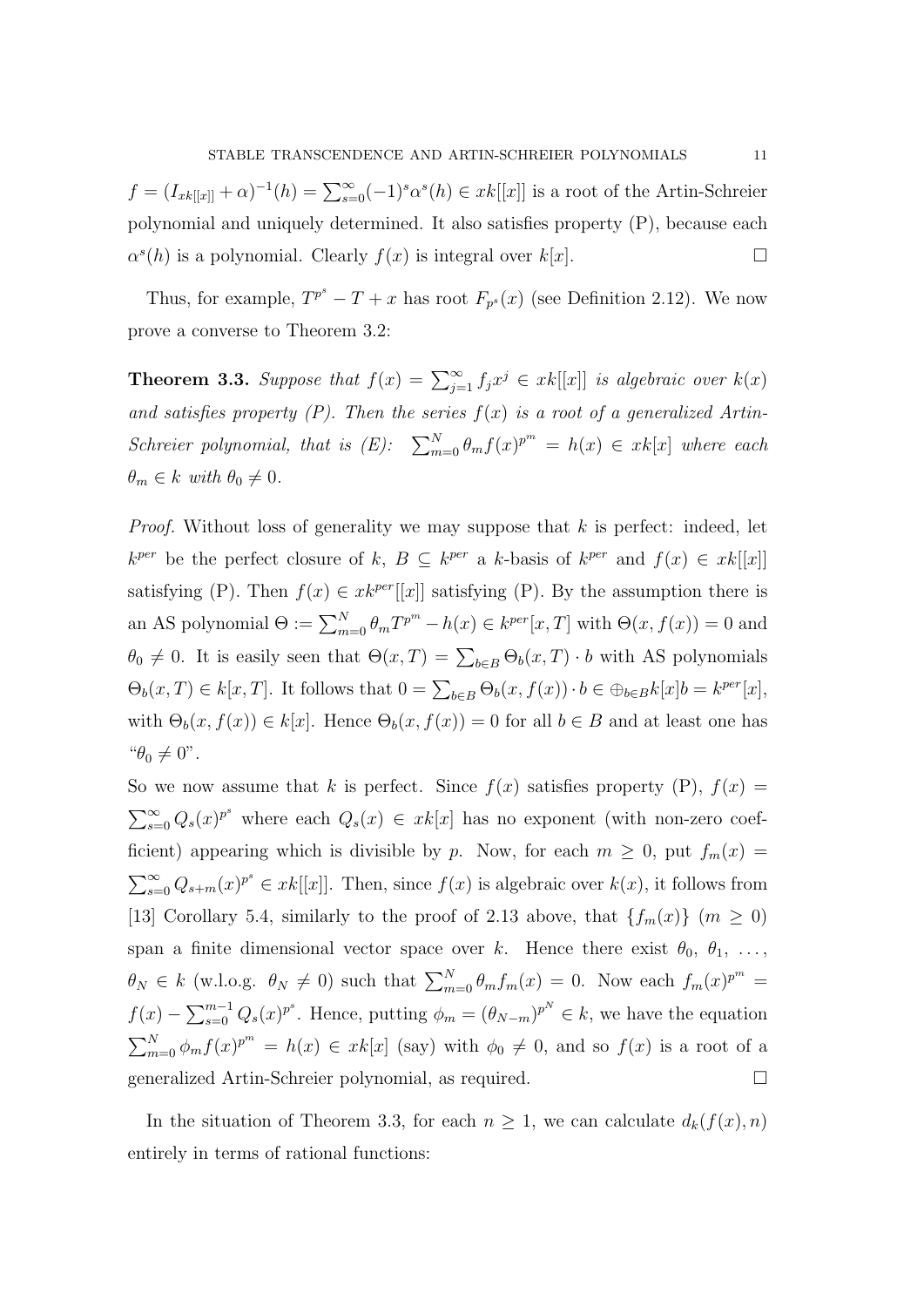**Corollary 3.4.** Employing the notation of Theorem 3.3 and putting  $\phi(T)$  =  $\sum_{m=0}^{N} \phi_m T^{p^m} \in k[T], d_k(f(x), n)$  is the minimum possible transcendence degree over k of any field of the form  $k(h(x_1) + \phi(P_1), h(x_2) + \phi(P_2), \ldots, h(x_n) + \phi(P_n))$  $\subseteq k(x_1, x_2, \ldots, x_n)$  where  $P_i = P_i(x_1, x_2, \ldots, x_n) \in k[x_1, x_2, \ldots, x_n]$  for  $1 \le i \le n$ . If, further,  $h(x) = cx$  where  $c \in k$  with  $c \neq 0$ , then, putting  $y_i = \phi(x_i)$  for  $1 \leq i \leq n$ ,  $d_k(f(x), n)$  is the minimum possible transcendence degree over k of any field of the form  $k(x_1 + Q_1, x_2 + Q_2, ..., x_n + Q_n)$ 

$$
\subseteq k(x_1, x_2, \ldots, x_n) \text{ where } Q_i = P_i(y_1, y_2, \ldots, y_n) \in k[x_1, x_2, \ldots, x_n] \text{ for } 1 \leq i \leq n.
$$

*Proof.*  $k[T]$  is integral over  $k[\phi(T)]$  and so  $k[f(x_1)+P_1, f(x_2)+P_2, \ldots, f(x_n)+P_n]$ is integral over  $k[h(x_1) + \phi(P_1), h(x_2) + \phi(P_2), \ldots, h(x_n) + \phi(P_n)]$  since  $\phi(f(x)) =$  $h(x)$ . The first result now follows from Definition 2.1. Now assume that  $h(x) = cx$ with  $c \neq 0$ . W.l.o.g.  $c = 1$  and  $\phi(f(x_i)) = x_i$ . By definition,  $d_k(f(x), n) =$ min  $tr.deg.k[f(x_i) + P_i(x_1, \dots, x_n) | i = 1, \dots, n] =$ 

$$
\min tr.deg.k[f(x_i) + P_i(\phi(f(x_1)), \cdots, \phi(f(x_n))) \mid i = 1, \cdots, n] =
$$
  

$$
\min tr.deg.k[x'_i + P_i(\phi(x'_1), \cdots, \phi(x'_n)) \mid i = 1, \cdots, n] =
$$
  

$$
\min tr.deg.k[x'_i + P_i(y'_1, \cdots, y'_n) \mid i = 1, \cdots, n],
$$

where we set  $x'_i := f(x_i)$  and  $y'_i = \phi(x'_i)$ . Re-replacing  $x'_i$  by  $x_i$  gives the claim.  $\Box$ 

**Theorem 3.5.** Suppose that k is a perfect field of prime characteristic p and  $f(x) \in xk[[x]]$  is not a polynomial. Suppose further that  $f(x)$  is not n-transcendental over k (where  $n > 1$ ). Then either

- (1)  $f(x) = Q(x) + g(x)^{p^s}$  where  $Q(x) \in xk[x]$ ,  $s \ge 1$  and  $g(x) \in xk[[x]]$  is algebraic over  $k(x)$  and is n-transcendental over k or
- (2)  $f(x)$  is a root of a generalized Artin-Schreier polynomial.

*Proof.* We follow the proof of Theorem 2.13 (1) and (2). By Remark 2.2 4.  $f(x)$ is algebraic; in case (1) this implies that  $g(x)$  is algebraic. In case (2) the proof shows that  $f(x)$  has the form  $\sum_{i=0}^{\infty} Q_i(x)^{p^i}$  with  $Q_i(x) \in xk[x]$  and no exponent divisible by p, so  $f(x)$  has property (P) and hence by Theorem 3.3 is a root of a generalized Artin-Schreier polynomial.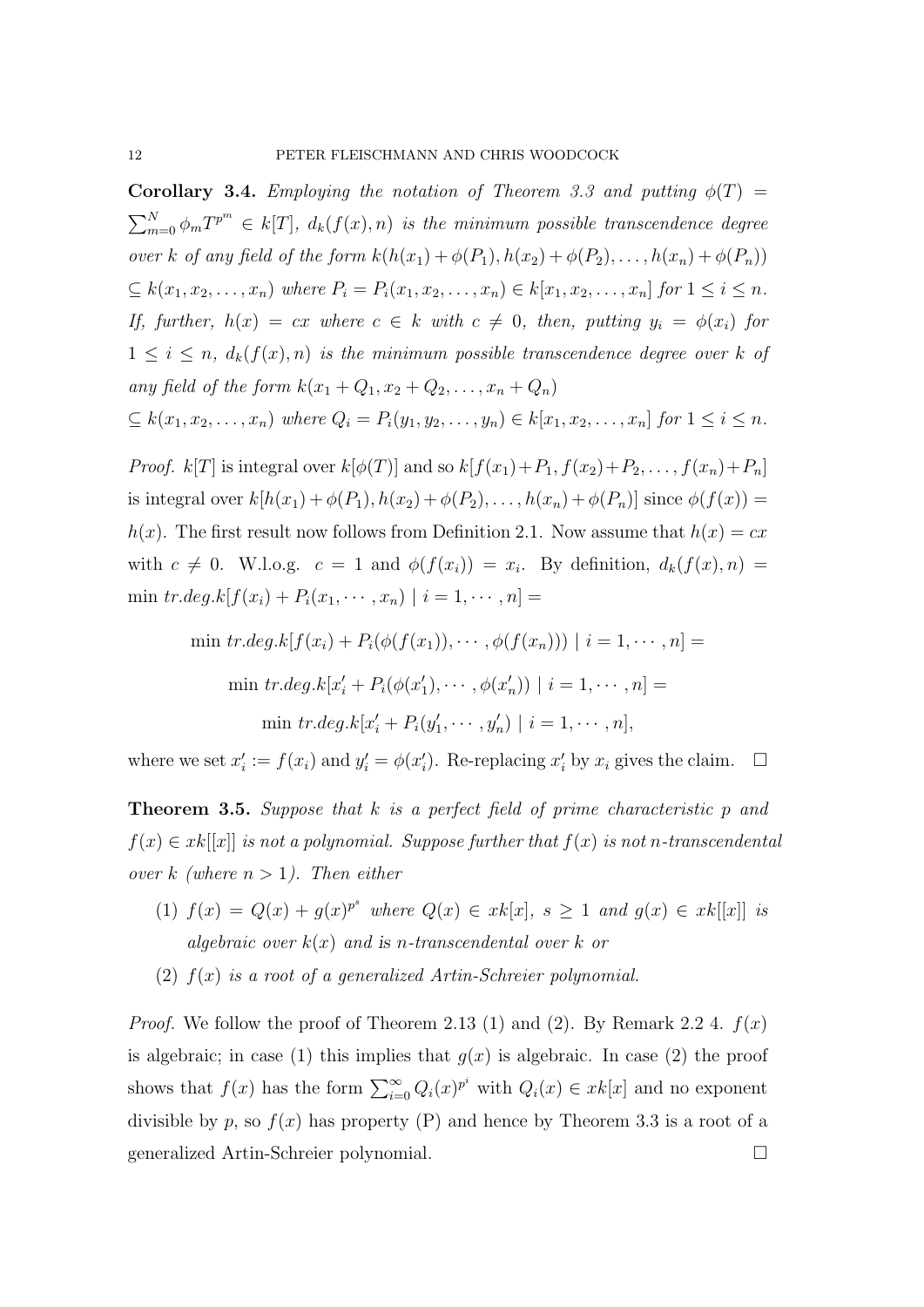Remark 3.6. Suppose that k is finite. Then we may assume that the equation (E) in Theorem 3.3 has the form  $f(x)^{p^M} - f(x) =: R(x) \in xk[x]$ . For we may first suppose that  $\phi_0 \neq 0$  and  $\phi_N = 1$ . Let  $\phi(T) = \sum_{m=0}^{N} \phi_m T^{p^m}$ Tk[T] so that  $\phi(T)$  is a monic and separable "p-polynomial" (see [10], Chapter 3, Section 4). Hence  $\phi(T)$  has distinct roots V (say) in a splitting field  $K \supset k$  where  $|K| = p^M$  (say) and V is an  $\mathbb{F}_p$ -subspace of K. Hence  $\phi(T) = \prod_{\alpha \in V} (T - \alpha)$ . Put  $D(T) = T^{p^M} - T \in Tk[T]$ . Then  $D(T)$  is a p-polynomial with  $D(T) =$  $\prod_{\beta \in K}(T - \beta)$ . Now  $\phi : K \longrightarrow K$  (where  $\beta \mapsto \phi(\beta)$ ) is an  $\mathbb{F}_p$ -linear,  $Gal(K/k)$ equivariant map with kernel V and image W (say). Hence, if we put  $D_W(T) =$  $\prod_{w \in W} (T - w) \in T k[T]$  (not just  $TK[T]$ ), then  $D_W(T)$  is a p-polynomial and further it follows easily that  $D(T) = D_W(\phi(T))$  (a "symbolic product" of ppolynomials; see [10], Chapter 3, Section 4).

Since  $\phi(f(x)) = h(x)$  we therefore have that

$$
f(x)^{p^M} - f(x) = D(f(x)) = D_W(\phi(f(x))) = D_W(h(x)) = R(x)
$$

(say) where  $R(x) \in xk[x]$  (see also Theorem 2.13 (2)).

#### 4. Universal Algebras

We now consider an outstanding conjecture concerning "non-linear" modular representations of finite  $p$ -groups: Let k be a field of prime characteristic  $p$  and let G be a finite p-group of order  $p^{n}$   $(n \geq 1)$ . We recall some results from [2], [3], [4] and [5]:

**Definition 4.1** (Trace-Surjective Algebras). Let A be a finitely generated kalgebra (commutative with identity element 1) together with a faithful action of G on A. Then A is said to be trace-surjective if there exists  $w \in A$  such that  $\text{tr}_G(w) := \sum_{g \in G} g(w) = 1$ . Equivalently A is a Galois extension of the invariant ring  $A^G := \{a \in A \mid g(a) = a \text{ for all } g \in G\}$  (see [2], Proposition 4.4).

**Remark 4.2.** Let  $(A^G)G$  be the group ring of G over  $A^G$ . Then A is a free  $(A<sup>G</sup>)G$ -module of rank one generated by any element w of A with  $tr_G(w) = 1$  and hence A is a free  $A^G$ -module of rank |G| (see [2], Theorem 4.1).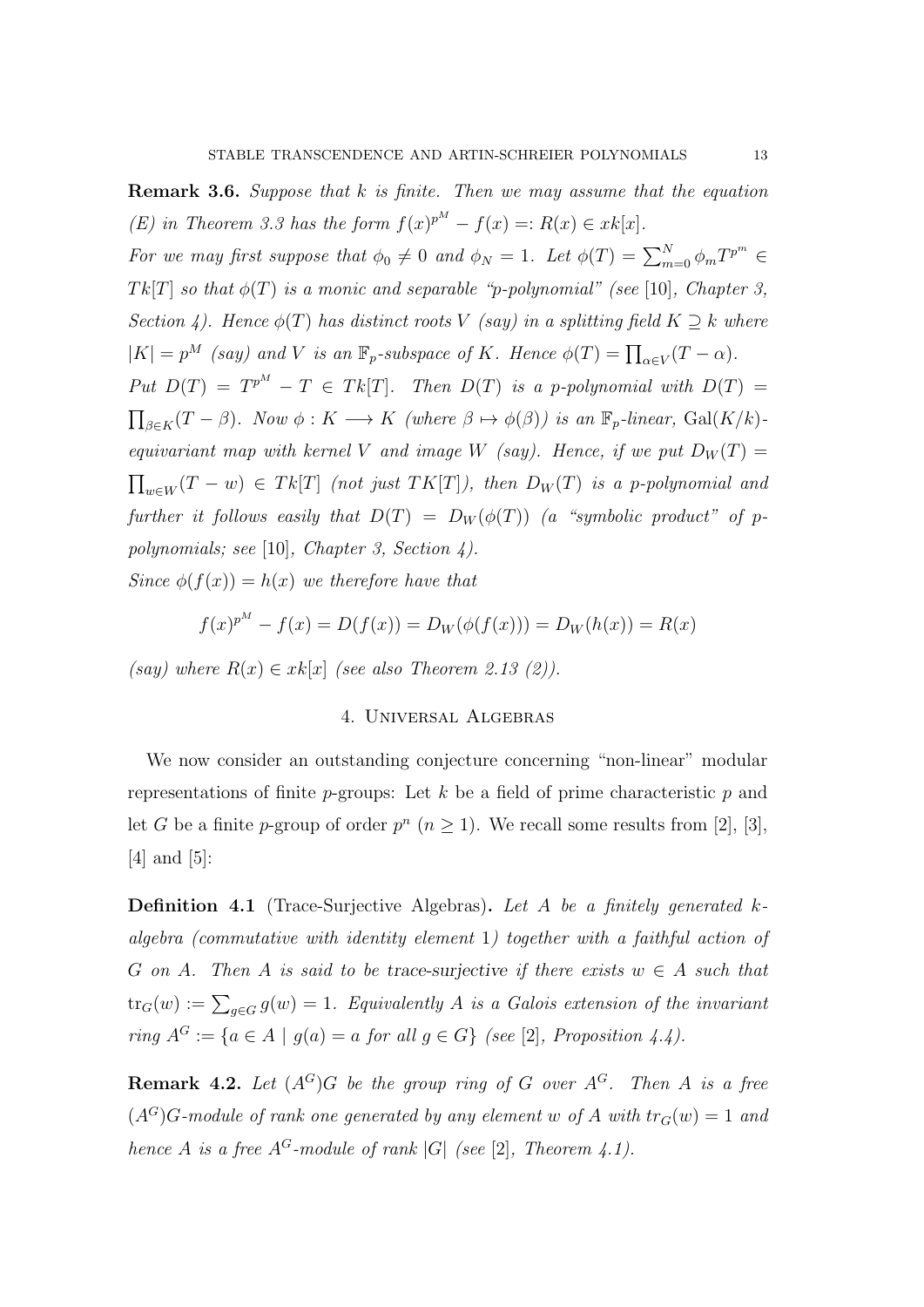**Examples 4.3.** (1)  $A = K$ , a Galois field extension of  $k = K^G$  with  $Gal(K/k) = G.$ 

- (2) Let V be a finite dimensional linear representation of G over k,  $S(V)$  := Sym(V), the symmetric algebra of V and  $A := S(V)_v$  or  $S(V)/(v-1)$ , where  $v \in V^G \setminus \{0\}$  with  $v^m = tr_G(f)$  for some  $f \in S(V)$  and  $m \geq 1$ . Only for relatively few groups G will there be such an "almost linear" A defined over  $\mathbb{F}_p$  and with Krull dimension as low as n (see [3]).
- (3) Let  $A = U_k(G)$  be the algebra defined in [2] Theorem 5.4. Then A is a polynomial k-algebra of Krull dimension n with faithful G-action. This action is non-linear (but "triangular"), it is defined over  $\mathbb{F}_p$  and the invariant ring  $A^G$  is also polynomial (see [2, 3, 4, 5]). For example:
	- (a) If  $G = \langle \sigma_1, \sigma_2, \ldots, \sigma_n \rangle$  is elementary Abelian then  $U_k(G) = k[x_1, x_2, \ldots, x_n]$  where each  $\sigma_i(x_j) = x_j + \delta_{ij}$  and  $\mathrm{tr}_G((-1)^n x_1^{p-1} x_2^{p-1})$  $x_2^{p-1} \ldots x_n^{p-1}$  = 1. Further  $U_k(G)^G = k[x_1 - x_1^p]$  $_1^p, x_2-x_2^p$  $_{2}^{p},\ldots,x_{n}-x_{n}^{p}].$
	- (b) If  $G = \langle \sigma \rangle$  is cyclic of order  $p^2$  then  $U_k(G) = k[x, y]$  where  $\sigma(x) = x+1, \sigma(y) = y+x^{p-1} \text{ and } \text{tr}_G(x^{p-1}y^{p-1}) = 1. \text{ Further, if } F(x)$ denotes the reduction modulo p of the polynomial  $B_{p^2-p+1}(x)/(p^2-p+$  $1)-B_p(x)/p-\delta_{p,2}/4 \in \mathbb{Z}_p[x]$  (where  $B_r(x)$  denotes the r-th Bernoulli polynomial) then  $U_k(G)^G = k[x^p - x, y^p - y - F(x)]$ . This follows directly from Remark 4.2, the von Staudt-Clausen theorem and the basic difference equation for the Bernoulli polynomials (see [8], Chapter 2).

We do not know whether or not  $U_k(G)$  is the only trace-surjective polynomial k-algebra U of dimension n which is "triangular" in the sense of Proposition 4.7. However it follows easily from [5], Proposition 2.9 that its tensor square  $U \otimes_k U$ is independent of the choice of U.

**Definition 4.4.** A trace-surjective algebra  $A_0$  is said to be universal if whenever A is a trace-surjective algebra there is a G-equivariant k-algebra homomorphism  $\theta: A_0 \longrightarrow A$ .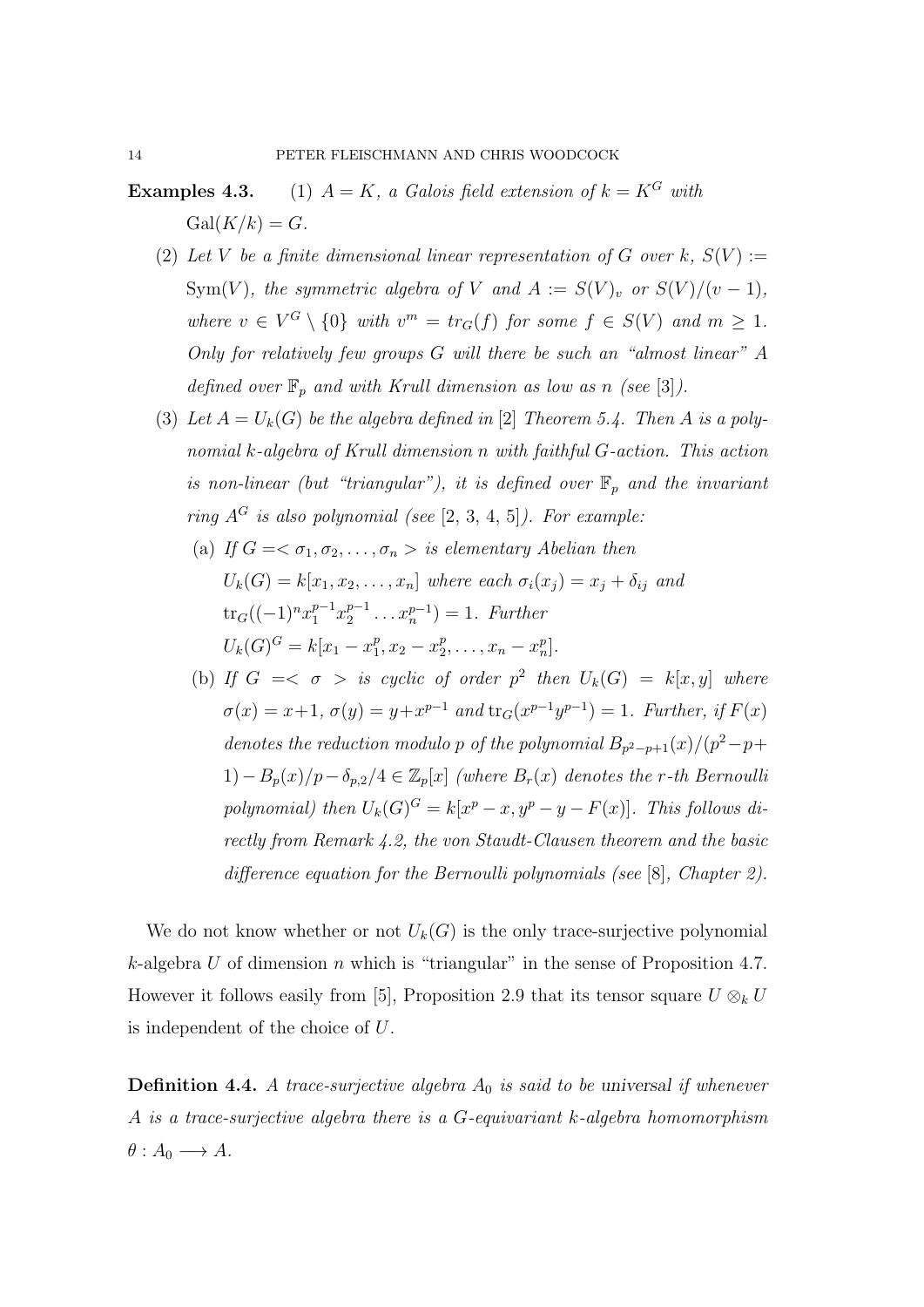**Remark 4.5.** In the standard categorical terminology such an algebra  $A_0$  would be described as being "weakly initial" rather than "universal". However here it carries rather more than usual significance since it can be shown that A is isomorphic to  $A_0 \otimes_{A_0^G} A^G$  (see [2], the proof of Theorem 1.2). In particular the minimal number  $m_k(G)$  of generators for  $A_0$  as an  $A_0^G$ -algebra is independent of the choice of universal algebra  $A_0$  and every trace-surjective algebra A can be generated as an  $A^G$ -algebra by  $m_k(G)$  elements. Further, taking  $A_0 = U_k(G)$ , we obtain an explicit "structure theorem" for A (see [2], Theorem 1.2). For example this recovers the Artin-Schreier theorem in the case when G is cyclic of order p and  $A^G = k$ .

Example 4.6.  $A_0 = S(V)_v$ ,  $S(V)/(v-1)$  and  $U_k(G)$  (as in Examples 4.3 (2) and (3) above) are universal algebras. In fact both  $U_k(G)$  and  $S(V)/(v-1)$  are polynomial with "triangular" action of G (see Proposition 4.7 below).

The following Proposition provides a ready source of universal algebras:

**Proposition 4.7.** A trace-surjective polynomial algebra  $A_0 = k[x_1, x_2, \ldots, x_m]$  is universal if the action of G on  $A_0$  is "triangular" in the sense that  $g(x_i) - x_i \in$  $k[x_1, x_2, \ldots, x_{i-1}]$  for all  $g \in G$  and  $1 \leq i \leq n$ . Further the invariant ring  $A_0^G$  is "stably polynomial".

Proof. This follows directly from Proposition 2.9, Theorem 2.11 and Theorem 2.13 of [5].

**Remark 4.8.** As noted above the invariant ring  $U_k(G)^G$  is actually polynomial. We also conjecture that the invariant ring  $(S(V)/(v-1))^G$  is always polynomial which is certainly the case if either  $G$  is cyclic or  $V$  is a free kG-module (see [4], Theorems 4 and 5). Note however that not every "stably polynomial" k-algebra is polynomial (see [6]).

**Definition 4.9.** We denote by  $d_k(G)$  the minimum value of the Krull dimension of a universal algebra  $A_0$ .

**Remarks 4.10.** (1) Thus  $d_k(G) \leq n$  since the universal (polynomial) algebra  $U_k(G)$  has Krull dimension n.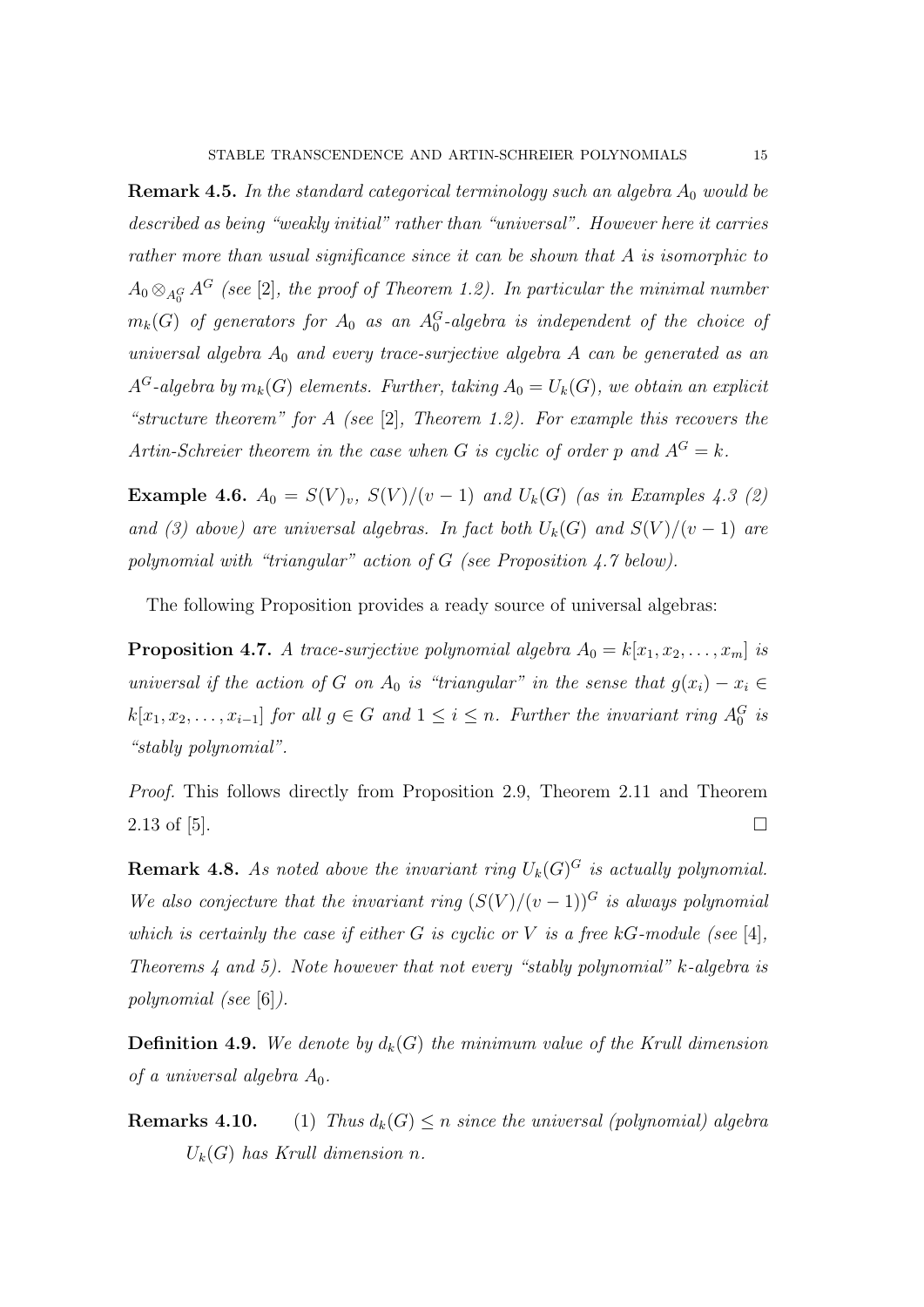- (2) Clearly we may restrict attention to trace-surjective subalgebras  $A_0$  of  $U_k(G)$  (or of any other fixed universal algebra) which are themselves necessarily universal.
- (3) If H is a subgroup of G then  $d_k(H) \leq d_k(G)$ . For, by Proposition 4.7,  $U_k(G)$  is universal for H and any trace-surjective k-subalgebra for G is also trace-surjective for H.

It can be shown that  $d_k(G)$  is always bounded below by the essential dimension  $e_k(G)$  of G over k and further if G is elementary Abelian then  $e_k(G) \leq 2$  (see [5], section 4). However, based on the evidence presently available, we venture to make the following sharp conjecture in the case when  $k = \mathbb{F}_p$ .

**Conjecture 4.11** (Krull Dimension). If  $k = \mathbb{F}_p$  then  $d_k(G) = n$  (this value being achieved by the universal polynomial algebra  $U_k(G)$  as above).

- **Remarks 4.12.** (1) If G is elementary Abelian then the conjecture implies a substantial difference between  $d_k(G)$  and  $e_k(G)$ . We consider this important special case in Section 5.
	- (2) Conjecture 4.11 is true for  $n \leq 2$  (see Proposition 4.14 and [5], section 4).
	- (3) If, as is conjectured (see [9]), the essential dimension  $e_{\mathbb{F}_p}(G)$  over  $\mathbb{F}_p$  of a cyclic group  $G$  of order  $p^n$  is equal to n then Conjecture 4.11 holds for  $G$ .
	- (4) If we restrict consideration to universal algebras  $A_0$  which are polynomial then the conjecture is true. More generally if  $k = \mathbb{F}_p$  then any universal algebra requires at least n k-algebra generators ( see [2], Proposition 5.5).
	- (5) The conjecture would certainly be false if k were to contain  $\mathbb{F}_p$  strictly. For example if G is elementary Abelian and  $|k| \geq p^n$  then we have a universal algebra  $A_0 = k[t]$  with  $g(t) = t + \theta(g)$  for all  $g \in G$  where  $\theta : G, \longrightarrow k, +$ is an injective group homomorphism (see Remark 2.17 and Theorem 5.3 and also [5], Theorem 3.15). Hence  $d_k(G) = 1$ .

We will need the following Lemma below and in Section 5: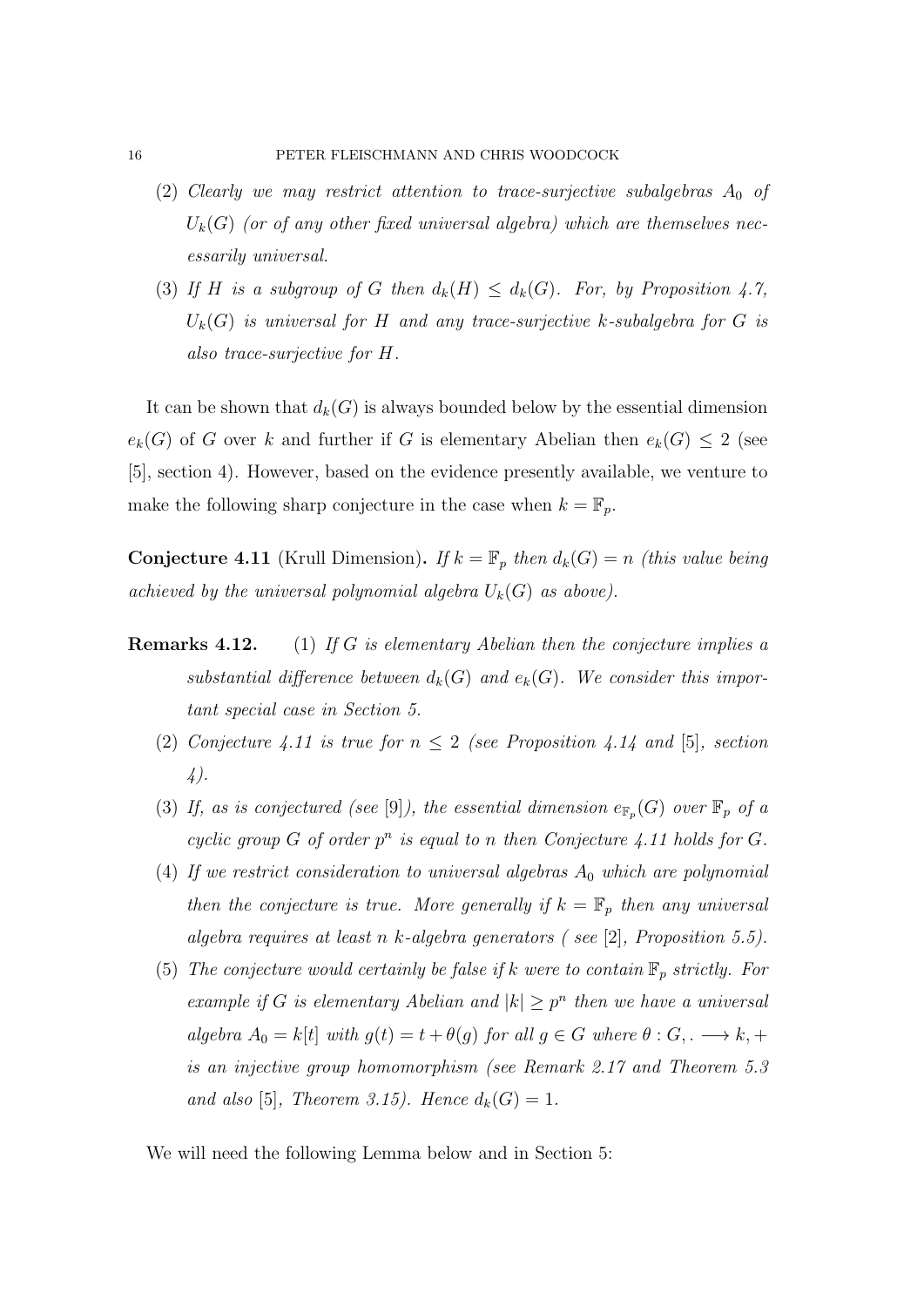Lemma 4.13. The minimal Krull dimension of a trace-surjective k-subalgebra A of  $U_k(G)$  is  $d_k(G)$ . Further A can be taken to be of the form  $\theta(U_k(G))$  where  $\theta: U_k(G) \longrightarrow U_k(G)$  is a G-equivariant k-algebra homomorphism. In particular  $d_k(G) = n$  if and only if every such  $\theta$  is injective.

*Proof.* If  $\theta$  is not injective then  $\theta(U_k(G)) \subset U_k(G)$  is universal of Krull dimension less than n. On the other hand if A is universal of Krull dimension  $d \leq n$ then we have G-equivariant k-algebra homomorphisms  $\theta : U_k(G) \longrightarrow A$  and  $\phi: A \longrightarrow U_k(G)$ . Hence the composition  $\phi \circ \theta: U_k(G) \longrightarrow U_k(G)$  is not injective and the Krull dimension of  $(\phi \circ \theta)(U_k(G))$  is at most d. The result now follows from Remarks 4.10, (1) and (2).

We conclude this section with a characterization of the pairs  $G, k$  for which  $d_k(G) = 1$  thereby confirming the truth of Conjecture 4.11 when  $n = 2$ :

Proposition 4.14. The following conditions are equivalent:

- (1)  $d_k(G) = 1$ ,
- (2) The group  $(G,.)$  embeds in  $(k, +)$ ,
- (3) G is elementary Abelian and  $|G| \leq |k|$ .

Thus Conjecture 4.11 holds when  $n = 2$ .

*Proof.* Clearly conditions (2) and (3) are equivalent and conditions (2), (3) imply condition (1) by Remarks 4.12 (5). Finally if  $d_k(G) = 1$  then by Lemma 4.13 there is a trace-surjective k-subalgebra A of  $U_k(G)$  with Krull dimension one. Let B be the integral closure of A in the polynomial ring  $U_k(G)$ . In the same way as in the proof of Proposition 2.18 we see that  $B$  is a trace-surjective k-subalgebra of  $U_k(G)$  of Krull dimension one. Again by [1], Theorem 1, B is a polynomial kalgebra,  $B = k[t]$  (say). The faithful action of G on B is given by  $g(t) = \lambda_g t + \mu_g$ where  $\lambda_g \in k^*$  and  $\mu_g \in k$  for all  $g \in G$ . Since G is a p-group  $\lambda_g = 1$  for all  $g \in G$ . Therefore the mapping  $\psi : (G,.) \longrightarrow (k, +)$ , given by putting  $\psi(g) = \mu_g$ for all  $g \in G$ , is an injective group homomorphism and so condition (1) implies condition (2), as required.  $\Box$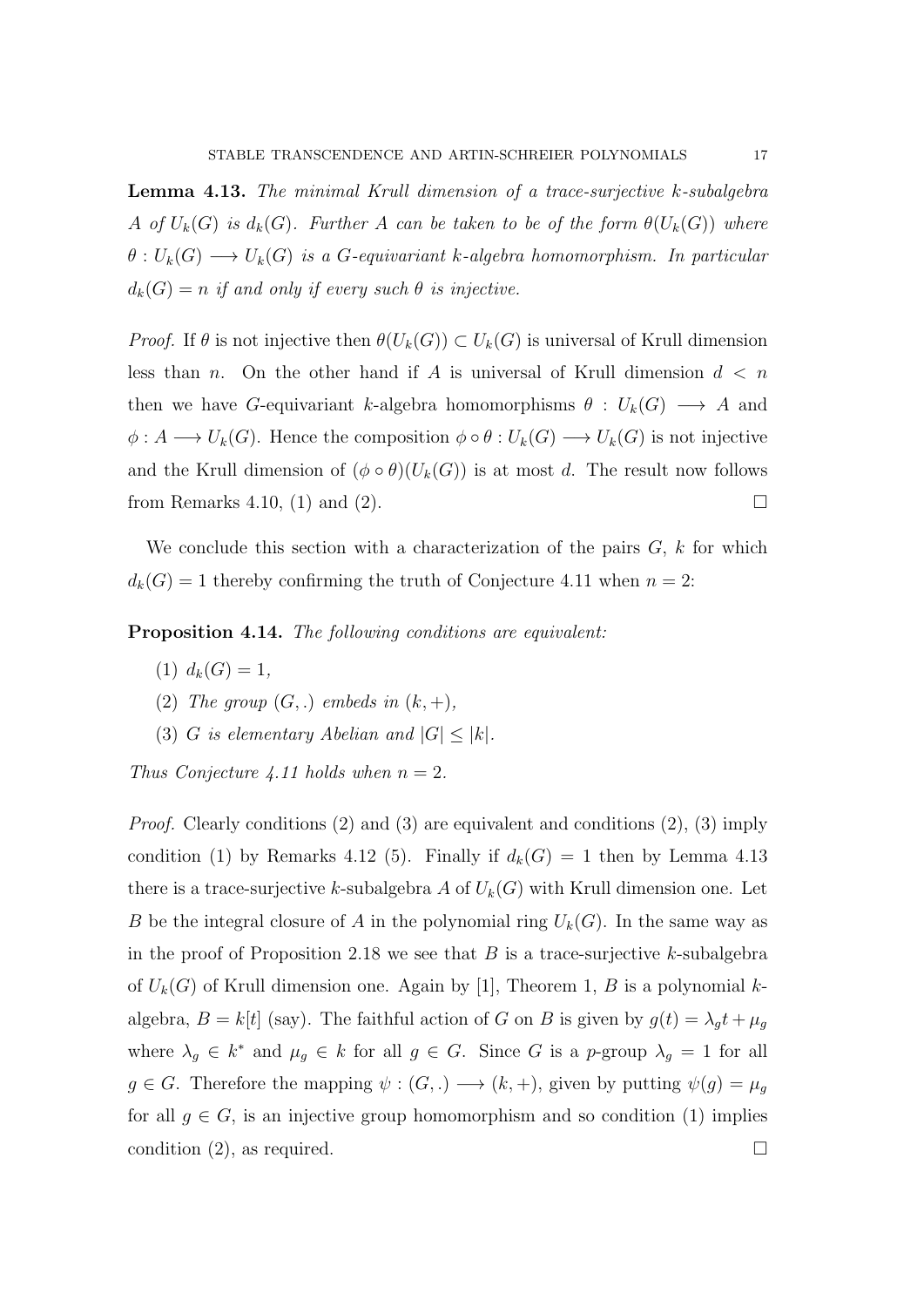#### 5. A Link between the Conjectures when G is elementary Abelian

Let k be a field of prime characteristic  $p$  and let G be an elementary Abelian p-group of order  $p^n$   $(n \geq 1)$ .

#### **Theorem 5.1.** If G is elementary Abelian of order  $p^n$  then  $d_k(G) = d_k(F_p(x), n)$ .

*Proof.* Recall, from Examples 4.3 (3)(a), that if  $G = \langle \sigma_1, \sigma_2, \ldots, \sigma_n \rangle$  is elementary Abelian then  $U_k(G) = k[x_1, x_2, \ldots, x_n]$  where each  $\sigma_i(x_j) = x_j + \delta_{ij}$ and  $U_k(G)^G = k[x_1 - x_1^p]$  $x_1^p, x_2 - x_2^p$  $Z_2^p, \ldots, x_n - x_n^p$ . Now let  $\theta : U_k(G) \longrightarrow U_k(G)$ be a G-equivariant k-algebra homomorphism. Then each  $\theta(x_i) = x_i + P_i(x_1$  $x_1^p$  $_1^p, x_2-x_2^p$  $x_2^p, \ldots, x_n - x_n^p \in x_i + U_k(G)^G$  (and conversely). Consider the inclusion of  $k[x_1, x_2, \ldots, x_n]$  in  $k[[X_1, X_2, \ldots, X_n]]$  where each  $x_i = F_p(X_i)$  and so  $x_i - x_i^p = X_i$ . Then each  $\theta(x_i) = F_p(X_i) + P_i(X_1, X_2, \dots, X_n)$ . The result now follows directly from Definition 2.1 and the proof of Lemma 4.13.

Corollary 5.2. If G is elementary Abelian then Conjecture 2.16 implies Conjecture 4.11.

**Corollary 5.3** (Link). If G is elementary Abelian then the power series  $F_p(x) =$  $\sum_{r=0}^{\infty} x^{p^r}$  is n-transcendental over k if and only if  $d_k(G) = n$ . In this case  $F_{p^s}(x)$ is also n-transcendental over k for all  $s \geq 1$  (see Remark 2.14 (2)).

We conclude by showing that if  $k = \mathbb{F}_p$  then  $F_p(x)$  is at least *n*-transcendental over k in respect of "polynomial perturbations" which either are all affine or all have zero affine parts! This is perhaps the most striking evidence we have at present in support of Conjecture 4.11 when G is elementary Abelian. First we need a curious lemma from linear algebra:

**Lemma 5.4.** Let A, B be  $n \times n$  matrices with entries in the field k. Suppose that  $B - A$  is invertible so that the augmented matrix  $[A|B]$  has rank n. Then A can be transformed into an invertible matrix by a sequence of elementary row operations on  $[A|B]$  and interchanges of corresponding rows of "A" and "B" (the latter type of operation is only employed if and when a row of "A" is zero).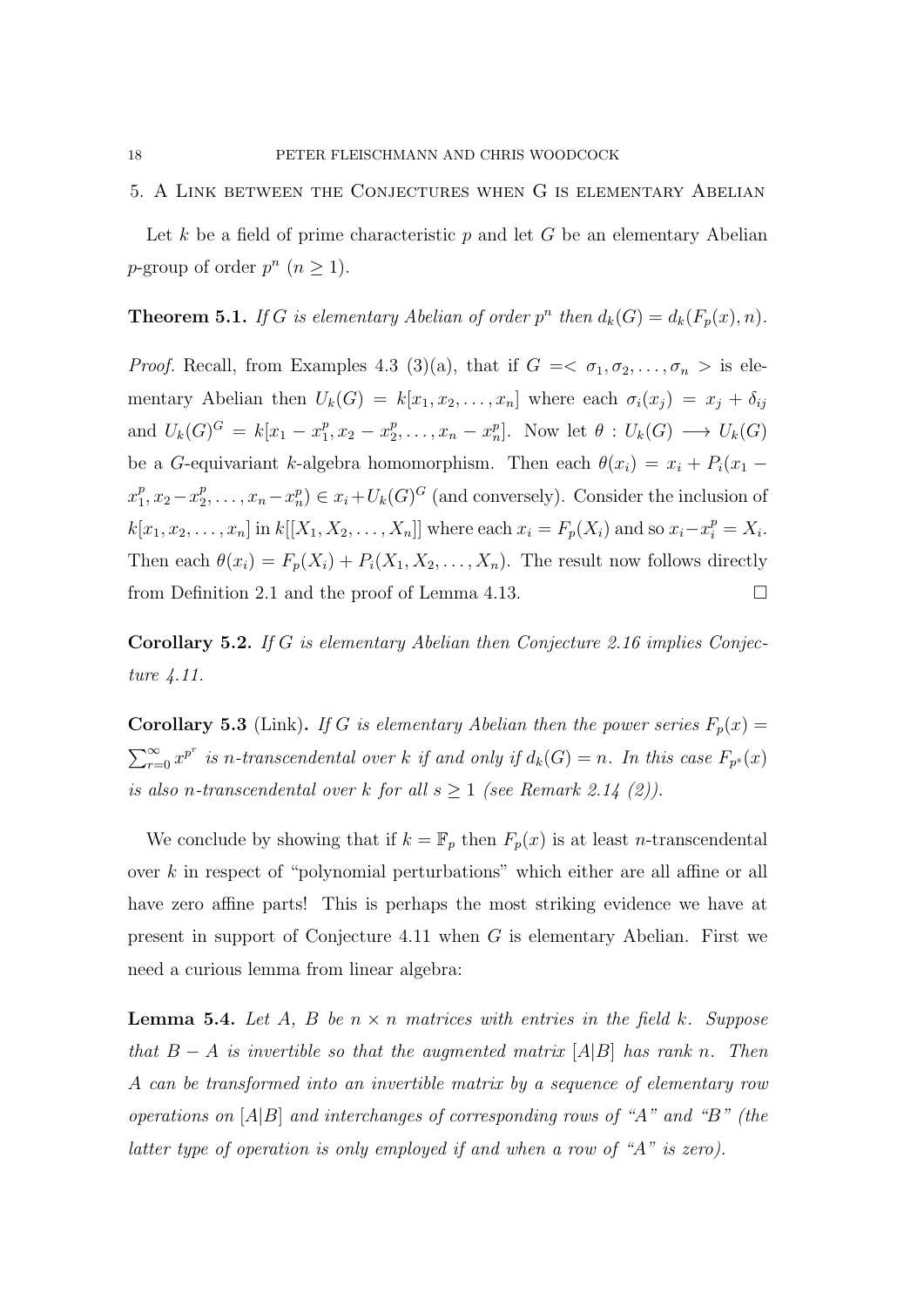*Proof.* First note that the allowable transformations of  $[A|B]$  maintain the invertibility of  $B - A$  and hence the full rank of  $[A|B]$ . We will say that a row of  $A$  is "safe" if the corresponding row of  $B$  is zero and such rows will be left alone. Clearly the safe rows of  $A$  are linearly independent. If all the rows of  $A$ are safe then  $B$  is zero and  $A$  is invertible. It is therefore enough to show that if A is not invertible then we can increase the number of safe rows of A. Choose a non-safe row of A which is a linear combination of the other rows of A. Reduce it to zero by elementary row operations on  $[A|B]$  and then interchange it with the corresponding row of B to create an extra safe row of A, as required.  $\Box$ 

**Theorem 5.5.** Let  $X_i = F_p(x_i) + P_i(x_1, x_2, ..., x_n) \in \mathbb{F}_p[[x_1, x_2, ..., x_n]]$  where  $P_i(x_1, x_2, \ldots, x_n) \in R = \mathbb{F}_p[x_1, x_2, \ldots, x_n]$  for  $1 \leq i \leq n$ . Suppose that either (1) all the  $P_i(x_1, x_2, \ldots, x_n)$  have degree at most one or (2) all the  $P_i(x_1, x_2, \ldots, x_n)$ have no non-zero terms of degree one. Then  $X_1, X_2, \ldots, X_n$  are algebraically independent over  $\mathbb{F}_p$ .

Proof. Without loss of generality we may clearly suppose that all the polynomials  $P_i(x_1, x_2, \ldots, x_n)$  have zero constant term. Case (2) of the theorem follows directly from Lemma 2.5. We now consider case (1). Clearly the  $X_i$  (1  $\leq i \leq n$ ) are algebraically independent over  $\mathbb{F}_p$  if and only if the  $Y_i = x_i + P_i(x_1 - x_1^p)$  $_{1}^{p}, x_{2}$  $x_2^p$  $\left( \sum_{j=1}^p a_{ij} x_j - \sum_{j=1}^n a_{ij} x_j - \sum_{j=1}^n a_{ij} x_j^p \right)$  are algebraically independent over  $\mathbb{F}_p$  (see Corollary 3.4). Put  $A = (a_{ij})$ , an  $n \times n$  matrix with entries in  $\mathbb{F}_p$ . We apply Lemma 5.4 to the augmented matrix  $[A + I]A$  to obtain  $[C|D]$  with  $C = (c_{ij})$  invertible and  $D = (d_{ij})$ . Note that the row operations in Lemma 5.4 correspond to taking linear combinations of the  $Y_i$  and the interchanges correspond to taking p-th roots. Hence, putting  $Z_i = \sum_{j=1}^n c_{ij} x_j - \sum_{j=1}^n d_{ij} x_j^p \in R$  $(1 \leq i \leq n)$ , we have that  $S = \mathbb{F}_p[Z_1, Z_2, \dots, Z_n]$  is a purely inseparable extension of  $T = \mathbb{F}_p[Y_1, Y_2, \ldots, Y_n]$ . Now the Jacobian determinant of the  $Z_i$   $(1 \leq i \leq n)$  is equal to  $\det(C) \neq 0$ . Hence, by Lemma 2.5, the  $Z_i$ , and therefore also the  $Y_i$ , are algebraically independent over  $\mathbb{F}_p$ , as required.